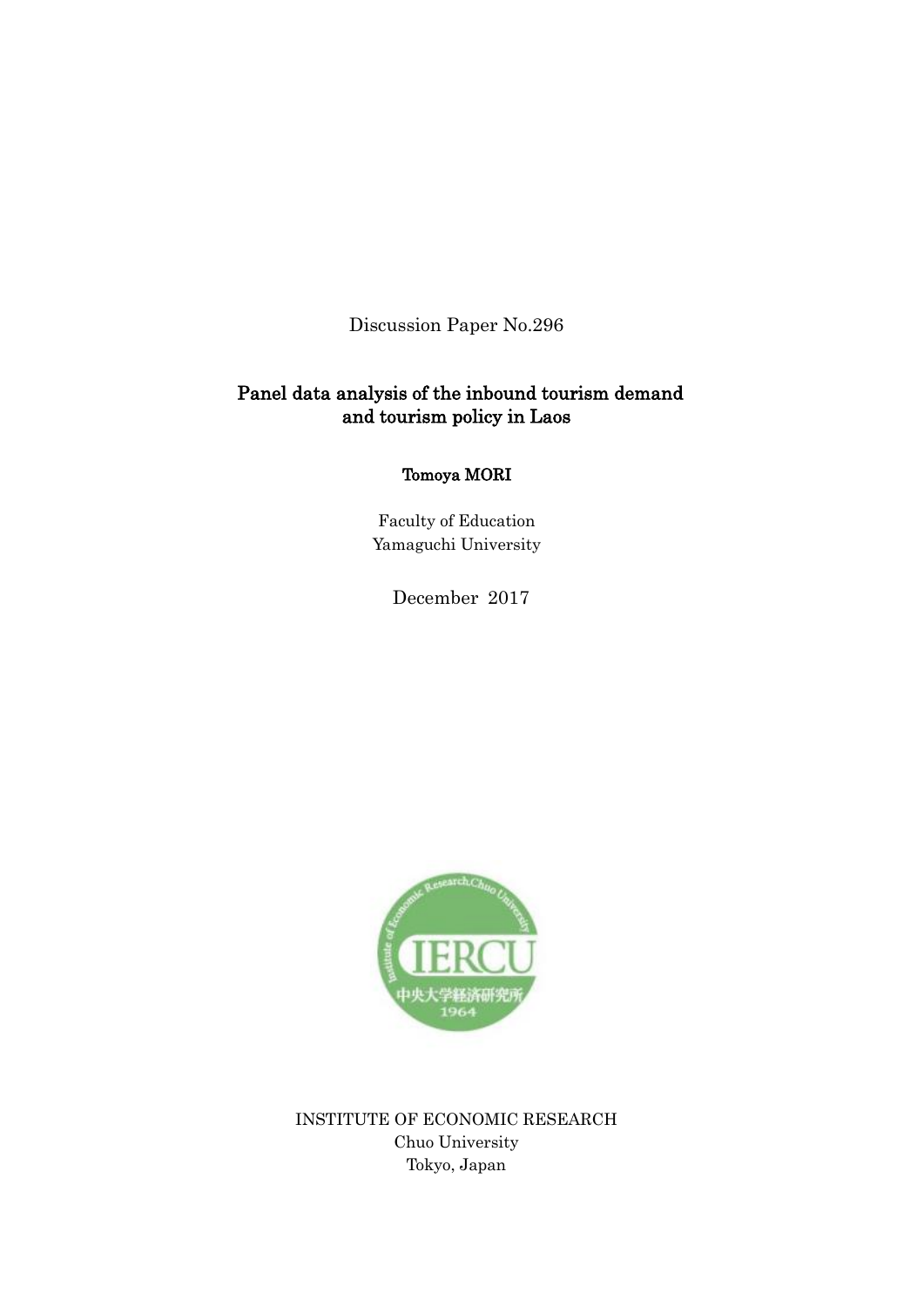# **Panel data analysis of the inbound tourism demand and tourism policy in Laos\***

Tomoya MORI

*Faculty of Education, Yamaguchi University*, *Japan*

1677-1,Yoshida, Yamaguchi, 753-8513

Tel: +81-83-933-5328 E-mail: [moritomo@yamaguchi-u.ac.jp](mailto:moritomo@yamaguchi-u.ac.jp)

> The purpose of this research is to investigate the determinants of the inbound demand in Laos by using a gravity model with panel data from 2000–2014. Our model includes not only income and price factors considered in previous studies but also the factors pertaining to three tourism policies: (1) visa easing, (2) development of economic corridors within GMS, and (3) the registration of UNESCO World Heritage Sites in Laos in 2001. The results indicate that the number of tourists from Cambodia, Malaysia, Singapore, Thailand, Vietnam, and Myanmar can increase after implementing visa permissions; however, we cannot find accurate numbers for the Philippines, Brunei, and Indonesia. In addition, the establishment of the East-West and South-North Economic Corridors encourages the inbound demand from not only Thailand but also Vietnam and China. Eventually, this research suggests some initiatives required for long-term growth in the tourism sector based on the results, considering the "tourist area life cycle" hypothesis by Butler (1980).

Keywords: panel data; tourism policy; inbound demand; Laos

JEL classification codes: C33, D12, Z32, Z38

## **Introduction**

Lao People's Democratic Republic (referred to as Laos hereafter) is a landlocked country surrounded by Myanmar, Thailand, Vietnam, Cambodia, and China in South East Asia. The tourism sector is one of the most important industries and the source of foreign currency in Laos (Yamauchi & Lee, 1999). According to World Travel & Tourism Council (2017), the tourism market constituted about 14.2% of the GDP and 12.4% of the total labor in 2016. The number of inbound tourists in Laos has been increasing since the government started admitting foreigners into the country in October 1989 (Harrison & Schipani, 2009). According to the Tourism Development Department (2017), the number of inbound tourists was over four million and the revenue was 724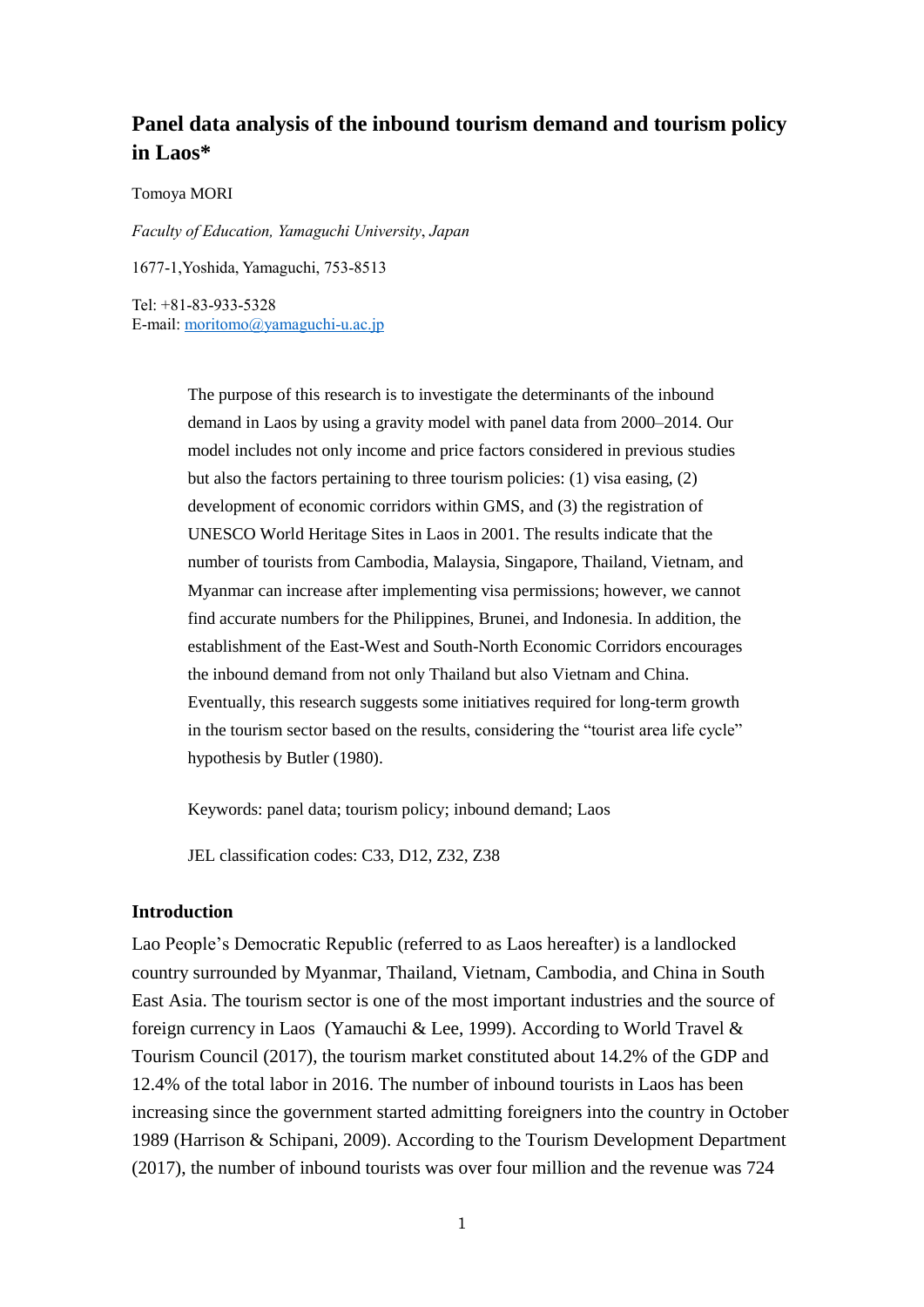million USD in 2016 (refer to Figure 1).

In 1990, Laos's government made a master plan of their tourism strategy with support from the World Tourism Organization of the United Nations for encouraging the tourism industry to grow continuously. In addition, the tourism industry in countries along the Mekong River is expected to be developed by the economic cooperation program, "Greater Mekong Sub-region: GMS," in collaboration with the Asian Development Bank. The GMS countries include Myanmar, Laos, Thailand, Vietnam, Cambodia, and the Yunnan province and Jiangxi Zhuang Autonomous Region in China. The GMS program has implemented many projects such as the construction of three economic corridors (South-North, East-West, and South) to promote trade and investment among the intra-regions. Due to their efforts, Laos was ranked first among the countries people want to visit in 2008 by New York Times in 2007 (Lee, 2007, December 9). Moreover, in 2013, Laos was awarded "World's Best Tourist Destination" for 2013 by European Council on Tourism and Trade (ECTT) (ASEAN Secretariat News, 2013, May 22). ECTT honored the efforts to preserve natural and cultural heritages, including two UNESCO World Heritages; the "Town of Luang Prabang" in the Luang Prabang province and "Vat Phou and Associated Ancient Settlements within the Champasak Cultural Landscape" in the Champasak province (Valentin and Schilcher, 2017).



Figure 1: Number of inbound and the Revenue

Source: Author's own construction based on the Tourism Development Department (2017).

However, Laos's government targets the number of foreign visitors to reach around six million in 2020 because of the decline in the number of tourists in 2016, and hopes that the number of inbound tourists will continuously increase (Souliyong, February 11, 2017). Moreover, the government has established the year 2018 as the "Visit Laos Year," and is attempting to promote the tourism industry toward 2018 and sustain the tourism growth in the future. However, the "tourist area life cycle" hypothesis by Butler (1980) indicates that the rate of the tourism demand grows rapidly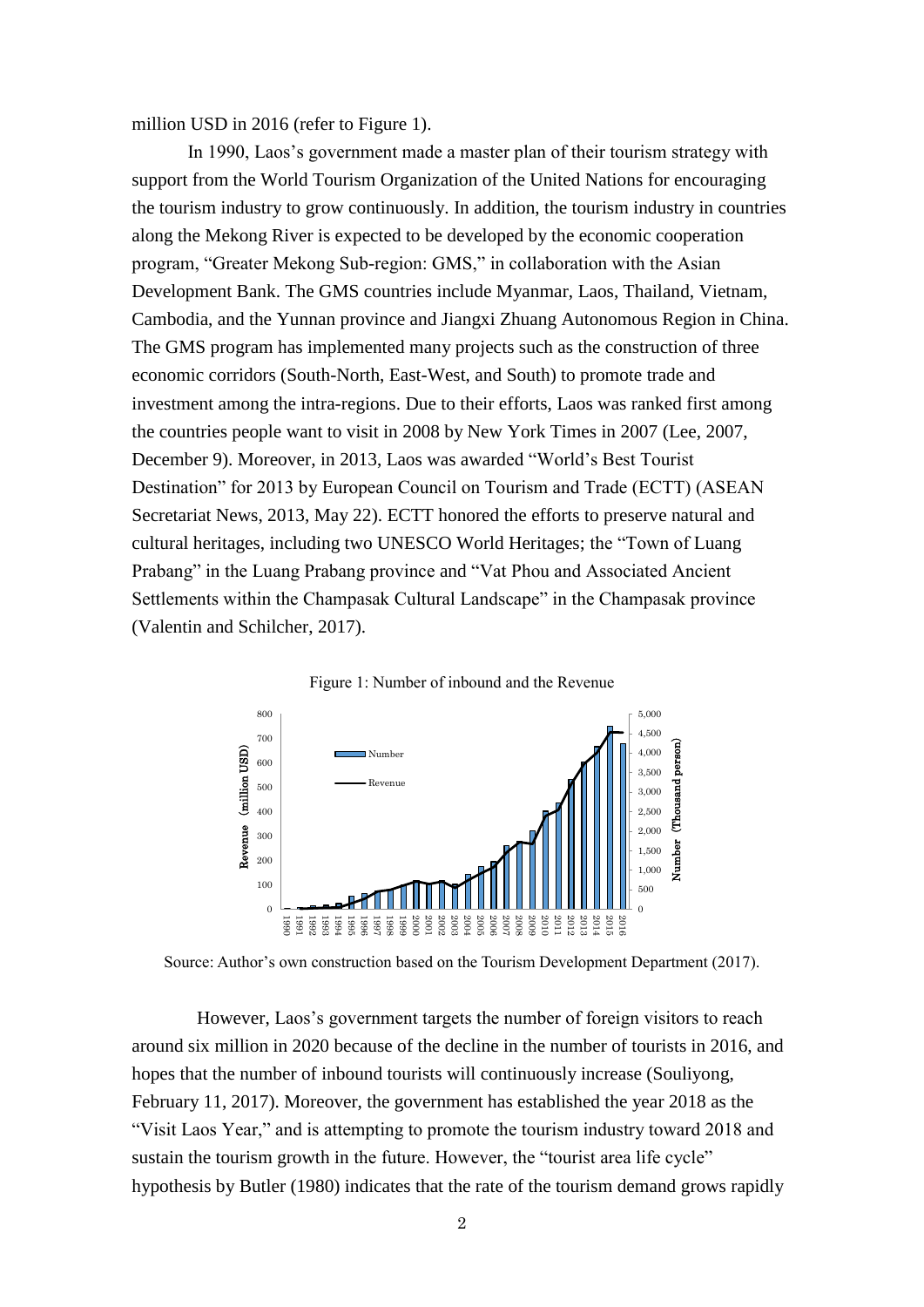in the developing stage, and gradually decreases over time, eventually reaching stagnancy. The path of the growth rate after the stagnant stage has different possibilities: rejuvenation or decline. Accordingly, it is important to clarify the factors that influence inbound tourism in Laos, and suggest a strategy to maintain the sectoral growth, considering the future of Laos as a tourism-based country. Thus, the aim of this paper is to understand the demand trends for inbound tourism and demonstrate empirically the factors that influence demand.

Nonthapot and Lean (2013) and Phakdisoth and Kim (2007) are typical research studies that use the quantitative approach. Nonthapot and Lean (2013) focuses only on the inbound demand from Thailand because Thailand's tourists occupy the highest market share among the inbound tourists in Laos, and they analyse it with the time series data. However, for developing a strategy about the tourism industry based on the results, the implication of this research can apply only to the tourists from Thailand, and not the total inbound demand in Laos. For this, we need to estimate the inbound demand with panel data, and not time series data or cross-section data.

Phakdisoth and Kim (2007) specifies the inbound demand with a panel data analysis spanning ten years, from 1994 to 2004. Phakdisoth and Kim (2007) estimates the inbound demand with not only the factor of origin countries but also that of the destination country. Their estimation adopts the factor of demand (price and income) as the variable for origin countries, and the factor of supply (length of road, telephone mainline, and so on) as that of the destination country. However, the estimation of the demand function with the variable of the supply side is considered biased because of the endogeneity. The system in the endogeneity has an identification problem (Greene, 2002).

The gravity model is a typical methodology to analyze international tourism with both factors of origin and destination countries without the bias as described earlier. According to Morley, Rosselo and Santana-Gallego (2014), the gravity model assumes that bilateral flows between two countries are directly proportional to the countries' economic masses and inversely proportional to the distance between them. This study uses the gravity model with flows from various origin countries into a specific destination country. Although such a model cannot identify common factors and the impact to affect bilateral flows between two countries (Morley et al., 2014), the purpose of this study is to grasp the inbound demand in Laos so that we could estimate flows from various origin countries into Laos.

Furthermore, previous studies do not consider the effect of the tourism policy on demand. The tourism policy is expected to also encourage inbound tourism to increase. Focusing on the tourism policy, we clarify that the travel policy will have a significant effect on increasing inbound tourism as well as income and relative price. We will consider this aspect in the next section.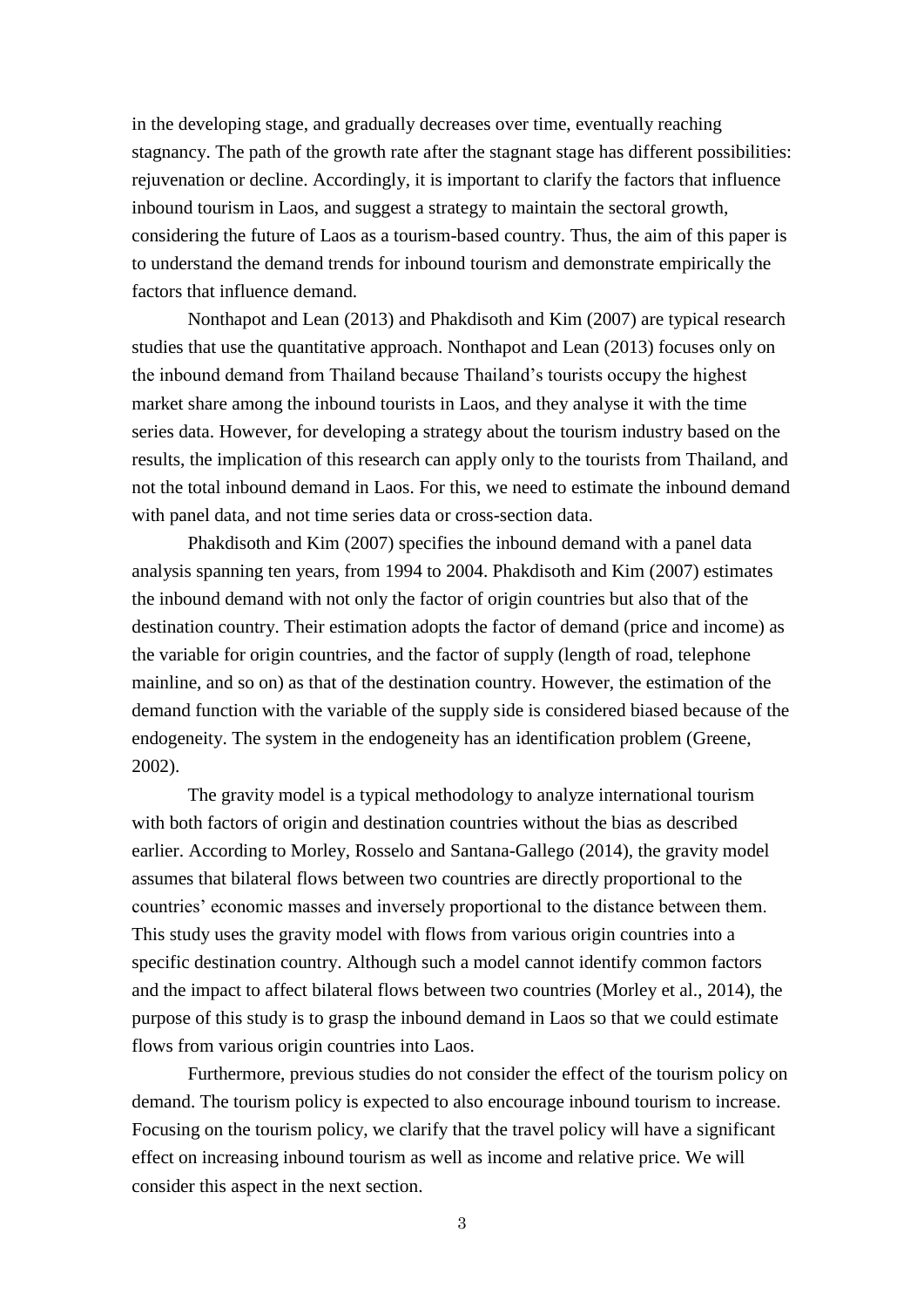From the abovementioned information, we try to quantitatively analyze the inbound demand in Laos with the gravity model, taking the tourism policy into the estimation. The remainder of the paper is organized as follows. Section 2 explains the tourism policy in Laos to influence sufficiently the inbound demand in the country. Section 3 presents the research method and the variables used. Section 4 shows the results of the estimation. Section 5 discusses the feature of the inbound demand in Laos and suggests some implementations by the "tourist area life cycle" hypothesis (Butler, 1980). Section 6 concludes and presents potential avenues for further research.

## **Tourism policy in Laos**

Laos's government develops various strategies and implements many kinds of tourism policies. Of them, we focus on three implementations that largely influence the rise of the inbound demand: (1) visa easing, (2) development of economic corridors within GMS, and (3) the registration of UNESCO World Heritage Sites in Laos in 2001. Table 1 presents the history of the three implementations in Laos.

Laos's government has released the visa restriction for foreign countries. The visa permission has the different purposes of passports (diplomatic, service, and ordinary). This study considers visa permission for ordinary passports. In 2004, Laos's government eased the visa restrictions for Thailand, Vietnam, Cambodia, Malaysia, and Singapore only for a stay of thirty days. After this, visa easing was implemented for other countries as well, including Philippines and Brunei in 2005, Japan and Russia in 2007, the Republic of Korea in 2008, Myanmar and Switzerland in 2009, and Indonesia in 2011. It is thus expected that the inbound demand of these 11 countries increased after their respective years of visa easing.

| Year | Contents                                                                                                                        |  |  |  |  |  |
|------|---------------------------------------------------------------------------------------------------------------------------------|--|--|--|--|--|
| 1994 | First Friendship bridge was built and permitted and released the regulation which Lao people move within Laos.                  |  |  |  |  |  |
| 2001 | The registration of "Vat Phou and Associated Ancient Settlements within the Champasak Cultural Landscape" in Champasak province |  |  |  |  |  |
|      | as UNESCO World Heritage.                                                                                                       |  |  |  |  |  |
| 2004 | Visa easing for Cambodia, Malaysia, Singapore, Thailand and Vietnam as long as staying for thirty days.                         |  |  |  |  |  |
| 2005 | Visa easing for Philippine and Brunei as long as staying for thirty days.                                                       |  |  |  |  |  |
| 2007 | Second Friendship bridge was permitted.                                                                                         |  |  |  |  |  |
|      | Visa easing for Japan and Russia as long as staying for thirty days.                                                            |  |  |  |  |  |
| 2008 | Visa easing for Rep. of Korea as long as staying for fifty days.                                                                |  |  |  |  |  |
| 2009 | Visa easing for Myanmar and Switzerland as long as staying for thirty days.                                                     |  |  |  |  |  |

Table 1: History of the Tourism Policy in Laos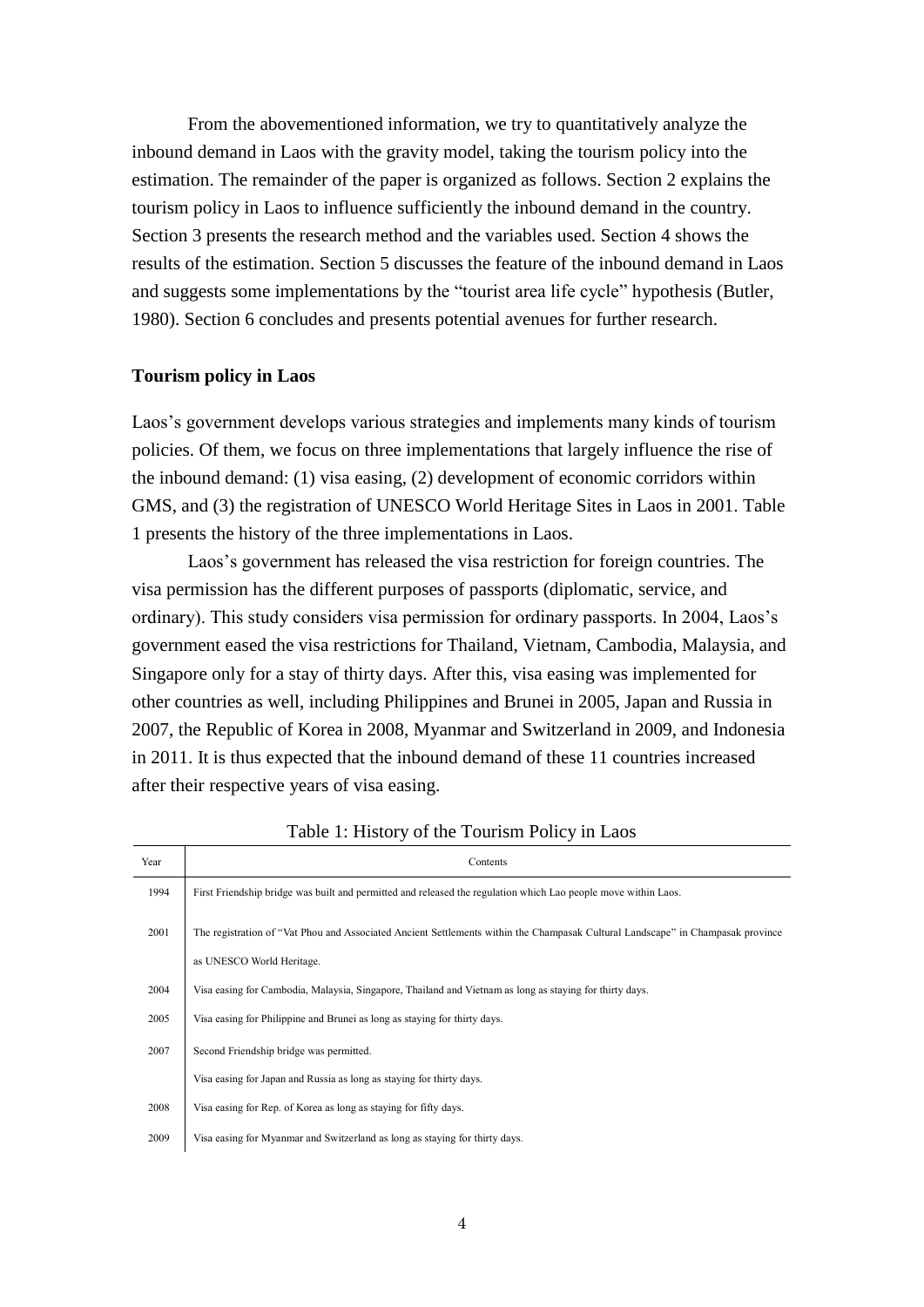| 2011 | Third Friendship bridge was built and permitted.              |
|------|---------------------------------------------------------------|
|      | Visa easing for Indonesia as long as staying for thirty days. |
|      | 2013 Fourth Friendship bridge was built and permitted.        |

Source: Author's own construction based on Fujimura (2016), Japan External Trade Organization (2015) and the Lao Airlines website.

Some travelers from the neighboring countries of Thailand, Vietnam, Cambodia, Myanmar, and China enter through the land route (refer to Table 2). Specifically, many travelers enter Laos through the land route from Thailand, which has the most share of inbound tourism in Laos. As of 2016, Laos had ten entry points across Thailand. Of them, four friendship bridges were present between Laos and Thailand until 2016. The first friendship bridge was built to connect Vientiane and the Nong Khai province in Thailand in 1994. The second bridge was built to connect the Savannakhet province in Laos and the Mokdahan province in Thailand in December 2016, and passage by vehicle was officially permitted in January 2007. The second friendship bridge is included as a part of the East-West Economic Corridor to link Da Nang city in Vietnam to Mon state in Myanmar. The third friendship bridge to connect the Khammouane province in Laos to Nakhon Phanom province in Thailand was opened for traffic in 2011. The construction of this fourth bridge was completed in 2013, and connects Bokeo province in Laos to Chaing Rai province in Thailand, and is a part of the South-North Economic Corridor connecting Kunming city in Yunnan province, China to Bangkok city in Thailand, and the Asian Highway.

| Countries | (A) Total Tourists (Ratio of the whole travelers) | Tourists on land route (Ratio of $(A)$ ) |  |  |
|-----------|---------------------------------------------------|------------------------------------------|--|--|
| Thailand  | 2,009,605 (47%)                                   | 949,536 (47%)                            |  |  |
| Vietnam   | 998,400 (24%)                                     | 69,441 (7%)                              |  |  |
| China     | 545,493 (13%)                                     | 162,874 (30%)                            |  |  |
| Cambodia  | $16,536(0.4\%)$                                   | 2,300(13%)                               |  |  |

Table 2: The Whole Tourist and Tourists on Land Route in 2016

Source: Author's construction based on Tourism Development Department (2017).

The construction of these friendship bridges could increase the number of tourists from Thailand. Moreover, because two economic corridors have been expanded due to the construction of the second and fourth bridges, the human flow among Vietnam, Laos, and Thailand, and among China, Laos, and Thailand could increase.

Some empirical research studies attempt to analyze the influence of the development of an economic corridor on the intra-regional economy (Brunner, 2013; Fujimura, 2016; Susan & Anna, 2009). Fujimura (2016) quantitatively evaluates the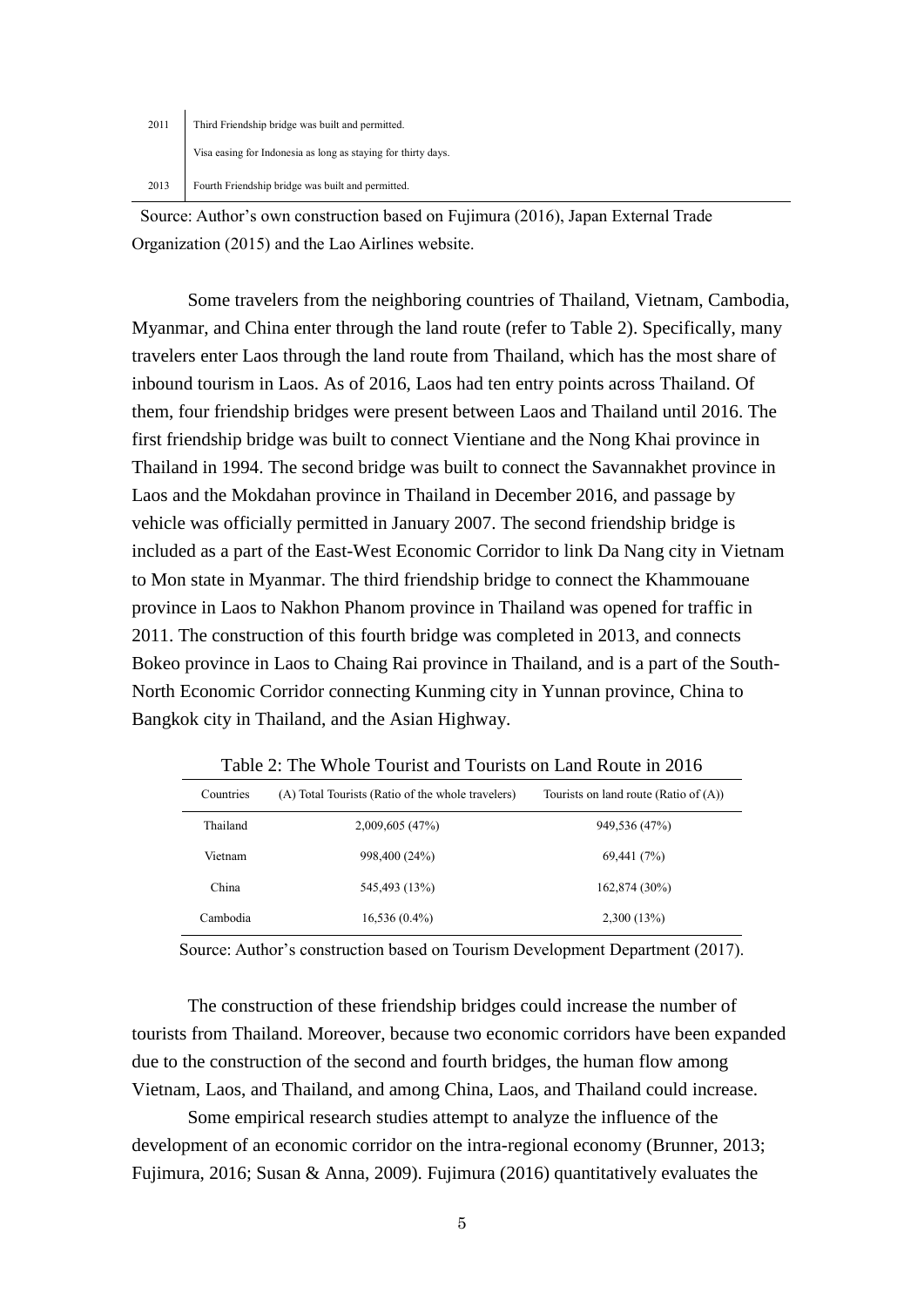impact on the growth of GDP per capita and the trade value in the electric and transport machinery based on econometric methodology, panel data analysis, and the gravity model. Nonthapot (2016) studies the relationship between tourism and economic growth in intra-GMS countries, but not in each country. Nonthapot (2016) also shows that the tourism expenditure for passenger transport mediates the path from economic growth to the tourism's contribution to the GMS, and suggests that all GMS countries should invest resources to develop the transport sector. However, the previous studies do not consider the introduction of tourism policy influences on the tourism sector. Thus, this is a significant contribution of our investigation.



Figure: 2 Friendship Bridges between Laos and Thailand

Sources: Author's construction based on the blank map data obtained from d-map.com [\(http://d](http://d-maps.com/index.php?lang=en)[maps.com/index.php?lang=en](http://d-maps.com/index.php?lang=en)).

As mentioned before, Laos has two UNESCO World Heritage Sites: the "Town of Luang Prabang" in the Luang Prabang province and "Vat Phou and Associated Ancient Settlements within the Champasak Cultural Landscape" in the Champasak province. The "Town of Luang Prabang" was registered in 1995 and "Vat Phou and Associated Ancient Settlements within the Champasak Cultural Landscape" in 2000.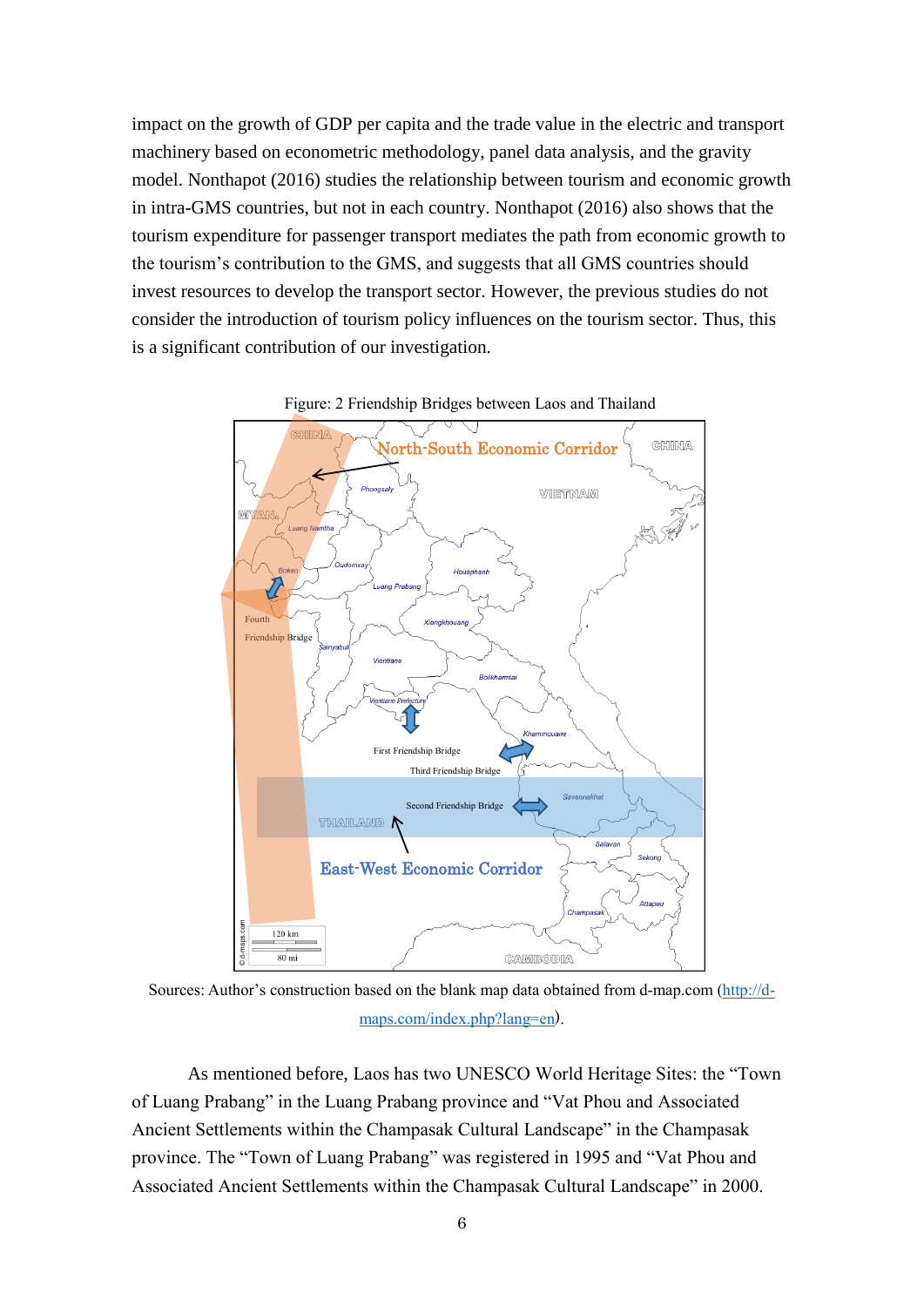Since information is not available on the number of tourists from each foreign country before 1995; therefore, this research attempts to examine the effect of the UNESCO registration in 2000 because we cannot have the data.

Based on the preceding, to consider comprehensively the inbound demand in Laos, this study adopts three tourism policies as the independent variable, as well as the income factor and the relative prices in origin countries.

## **Research method and data**

This study makes two estimations with the panel data from 2000 to 2007 and from 2007 to 2014: thirty two countries and eight years<sup>1</sup>. This is because we would like to reduce time trends and avoid problems such as unit root or cointegration. we need to address their issues in the case of the estimation used for long term and establish a complex model.

Some studies criticize that the gravity model applied to international tourism does not have a theoretical foundation (Morley et al., 2014). Morley et al. (2014) modifies the gravity model for international tourism in the context of a consumer's utility theory in economics. The model based on a consumer's utility theory focuses on the income and price factors. This research estimates an expression of a linear logarithmic model (1) based on the prior section.

 $ln ID_{it} = \beta_0 + \beta_1 ln Y_{it} + \beta_2 ln Y_{jt} + \beta_3 ln RP_{ijt} + \beta_4 ln Pop_{it} + \beta_5 ln Pop_{jt} + \beta_6 ln Dist_i$  $+\beta_7(Visa_i \times AFTER_t) + \beta_8(GMS\ country_i \times AFTER_t) + \beta_9Visa_i + \beta_{10}AFTER_t$  $+\beta_{11}$  GMS coutry<sub>i</sub> +  $\beta_{12}Yr_t + \mu_i + \varepsilon_{it}$  (1)

The dependent variable  $ID_{it}$  represents the inbound demand in Laos. In general, the gravity model adopts the number of tourists and their expenditure as the proxy of  $ID_{it}$ . However, since the panel data regarding the expenditure of tourists is not available, we use the number of tourists as the proxy of  $ID_{it}$ .

Regarding the independent variable, we adopt real GDP per capita in origin countries  $Y_{it}$  as the proxy of the income factor of tourists in the origin country, and real GDP per capita in the destination country  $Y_{it}$  as the proxy of the destination quality indicator according to Morley et al. (2014). Both factors are considered to positively influence the inbound demand. Besides,  $Dist_i$  is the distance between two countries. It is regarded as a kind of travel cost. In addition, the relative price between the origin and the destination is an important factor for determining the demand for inbound tourism.  $RP_{ijt}$  is the relative price, representing the expenditure in the destination country relative to that in the origin country. The relative price is represented as follows: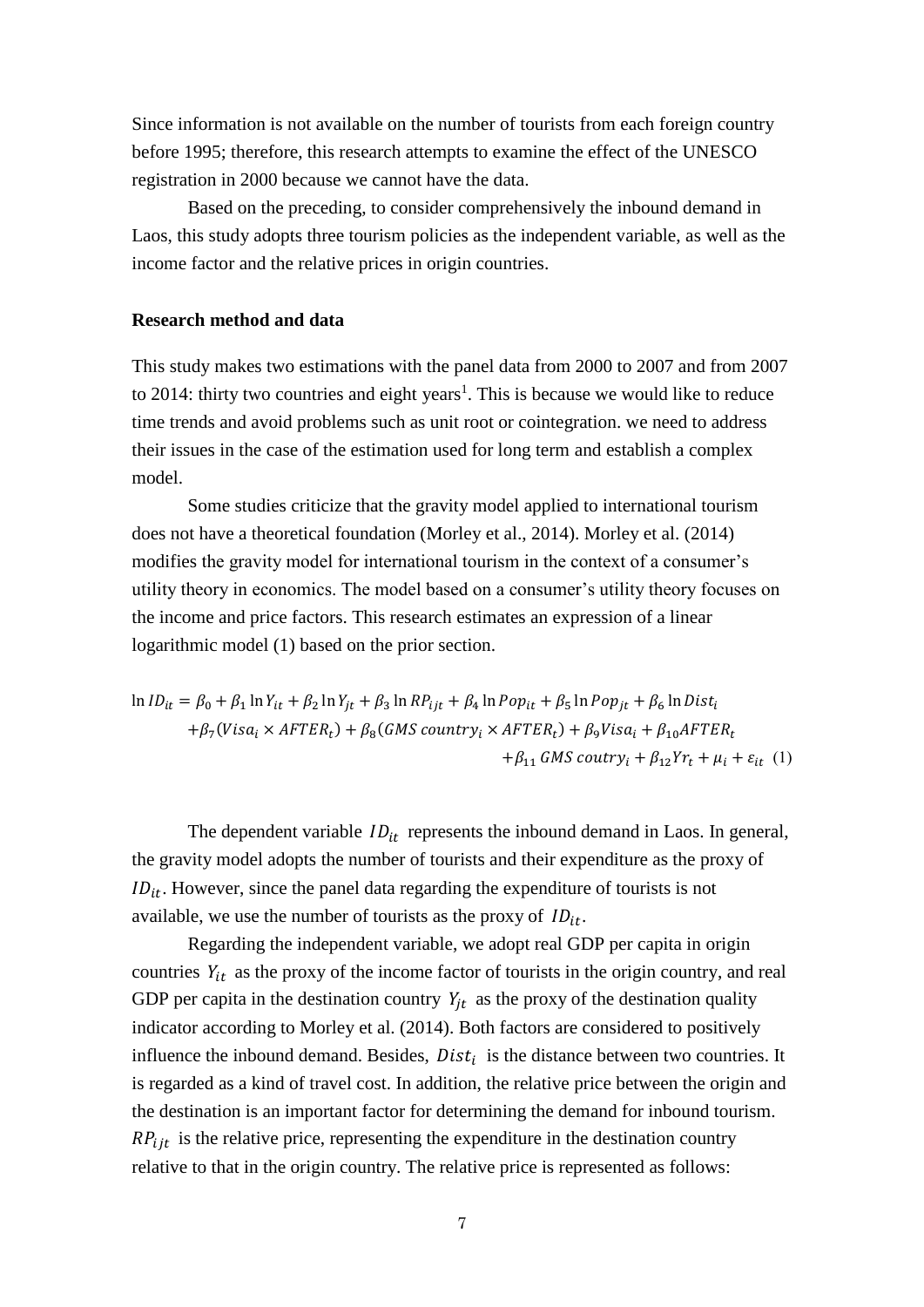$$
RP_{ijt} = \frac{\binom{CPI_i}{EX_i}}{\binom{CPI_j}{EX_j}} = \binom{CPI_i}{CPI_j} / \binom{EX_i}{EX_j}
$$
\n<sup>(2)</sup>

 $CPI_i$  and  $CPI_j$  represent the consumer price indexes in the origin country *i*, and the destination country (Laos), respectively.  $EX_i$  and  $EX_j$  represent the exchange rates of the domestic currencies in  $i$  and  $j$  in terms of the US dollar, respectively. The relative price has a negative influence on inbound tourism demand.

The other variables are population and specific events such as festivals, disasters, and political disturbances.  $Pop_{it}$  and  $Pop_{it}$  represent the populations in *i* and *j,* respectively. Culiuc (2014) concludes that the populations in the origin and destination countries have a negative effect on inbound tourism demand. Culiuc (2014) explains that this is because residents in richer countries travel more to foreign countries and tourists prefer richer countries given that countries with a lower population growth are relatively richer compared with those experiencing a higher growth.

However, some research studies find that the population in origin countries encourages an increase in the number of international tourists (e.g., Hanafiash & Harun, 2010; Lorde, Li & Airey , 2015; Massidda & Etzo, 2012). The research of Lorde et al. (2015) regarding the inbound demand for Caribbean countries indicates that the population growth in the origin countries increases the inbound tourists, and that the number of foreign tourists declines more as the population in the destination country increases. Lorde et al. (2015) suggests that countries with a small population, such as the Caribbean countries, need to allocate more resources in sectors other than tourism because the population of the destination increases. Therefore, prior studies do not have any common consensus about the estimators of the population.

Vis $a_i$  is the dummy variable, which is 1 if visa restrictions are eased and 0 otherwise.  $AFTER_t$  is the time dummy variable, which is 1 after visa restrictions are eased and 0 before they are eased. The cross term  $Visa_i \times AFTER_t$  is the difference between a country that eases visa restrictions and other countries.

GMS country<sub>i</sub> is also a dummy variable, which is 1 if country *i* is Thailand, Vietnam, or China, and 0 otherwise. The cross term GMS country<sub>i</sub>  $\times$  AFTER<sub>t</sub> implies the effect of the friendship bridge on the inbound demand since the bridge is completed. Although the second friendship bridge was built in December 2006, we consider it functional since 2007, being the year when Laos first permitted traffic on it.

 $Yr_t$  is the time dummy variable. This study considers the UNESCO World Heritage time dummy in 2001 as the tourism policy and the SARS time dummy in 2003.  $\mu_i$  refers to a specific fixed country and the time-invariant effect.  $\varepsilon_{it}$  is the error term.

Table 3: The Basic Descriptive Statistics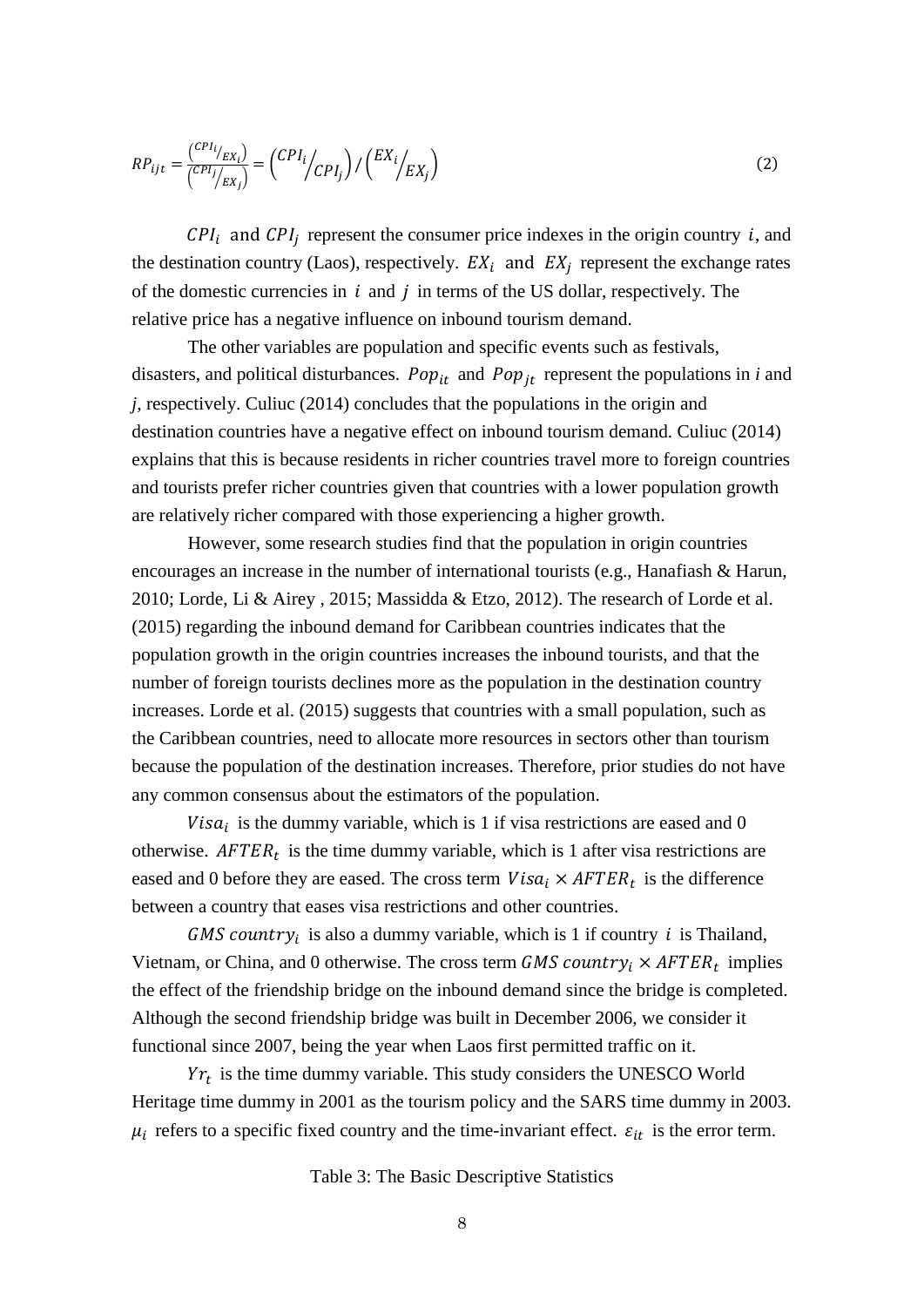|                                |           | Size | Min.      | Max.   | Med.     | Ave.     | S.E.  |
|--------------------------------|-----------|------|-----------|--------|----------|----------|-------|
| $\ln\,ID_{it}$                 | 2000-2007 | 256  | 4.934     | 13.764 | 8.333    | 8.643    | 0.096 |
|                                | 2007-2014 | 256  | 5.283     | 14.538 | 8.955    | 9.298    | 0.108 |
| $\ln Y_{it}$                   | 2000-2007 | 256  | 2.740     | 2.747  | 2.744    | 2.744    | 0.000 |
|                                | 2007-2014 | 256  | 6.584     | 11.425 | 10.552   | 9.981    | 0.078 |
| $\ln Y_{jt}$ ( <i>Laos</i> )   | 2000-2007 | 256  | $-10.028$ | 6.861  | $-8.796$ | $-7.109$ | 0.197 |
|                                | 2007-2014 | 256  | 6.861     | 7.280  | 7.068    | 7.069    | 0.009 |
| $\ln$ Dist <sub>i</sub> (mile) | 2000-2007 | 256  | 4.742     | 8.098  | 7.531    | 7.043    | 0.057 |
|                                | 2007-2014 | 256  | 4.742     | 8.098  | 7.531    | 7.043    | 0.057 |
| $ln$ $RP_{ijt}$                | 2000-2007 | 248  | $-10.028$ | 0.746  | $-8.796$ | $-7.109$ | 0.197 |
|                                | 2007-2014 | 253  | 15.597    | 15.716 | $-8.660$ | $-6.878$ | 0.193 |
| $\ln$ Pop <sub>it</sub>        | 2000-2007 | 256  | 12.709    | 20.999 | 17.172   | 17.160   | 0.107 |
|                                | 2007-2014 | 256  | 12.833    | 21.034 | 17.261   | 17.223   | 0.107 |
| $\ln~Pop_{jt}~(Laos)$          | 2000-2007 | 256  | 15.491    | 15.597 | 15.542   | 15.543   | 0.002 |
|                                | 2007-2014 | 256  | 15.597    | 15.716 | 15.658   | 15.657   | 0.002 |
| $Yr_{01}$ , $Yr_{03}$          | 2000-2007 | 256  | 0.000     | 1.000  | 0.000    | 0.125    | 0.021 |
| $After_{04}$                   | 2000-2007 | 256  | 0.000     | 1.000  | 0.500    | 0.500    | 0.031 |
| $After_{05}$                   | 2000-2007 | 256  | 0.000     | 1.000  | 0.000    | 0.375    | 0.030 |
| $After_{07}$                   | 2000-2007 | 256  | 0.000     | 1.000  | 0.000    | 0.125    | 0.021 |
| $After_{08}$                   | 2007-2014 | 256  | 0.000     | 1.000  | 1.000    | 0.750    | 0.027 |
| $After_{09}$                   | 2007-2014 | 256  | 0.000     | 1.000  | 1.000    | 0.750    | 0.027 |
| $After_{11}$                   | 2007-2014 | 256  | 0.000     | 1.000  | 0.500    | 0.500    | 0.031 |
| $After_{13}$                   | 2007-2014 | 256  | 0.000     | 1.000  | 0.000    | 0.250    | 0.027 |
| $Visa_{04}$                    | 2000-2007 | 256  | 0.000     | 1.000  | 0.000    | 0.121    | 0.020 |
| Visa <sub>05</sub>             | 2000-2007 | 256  | 0.000     | 1.000  | 0.000    | 0.063    | 0.015 |
| Visa <sub>07</sub>             | 2000-2007 | 256  | 0.000     | 1.000  | 0.000    | 0.063    | 0.015 |
| Visa <sub>08</sub>             | 2007-2014 | 256  | 0.000     | 1.000  | 0.000    | 0.031    | 0.011 |
| Visa <sub>09</sub>             | 2007-2014 | 256  | 0.000     | 1.000  | 0.000    | 0.031    | 0.011 |
| Visa <sub>11</sub>             | 2007-2014 | 256  | 0.000     | 1.000  | 0.000    | 0.031    | 0.011 |
| Thai, Viet, China              | 2000-200  | 256  | 0.000     | 1.000  | 0.000    | 0.031    | 0.011 |
|                                | 2007-2014 |      |           |        |          |          |       |

## Table 4: Data Sources

| Variable            |                     | Data Sources                                                        |  |  |
|---------------------|---------------------|---------------------------------------------------------------------|--|--|
| $ID_{it}$           | The Arrival numbers | 2011-2016 Statistical Report on Tourism in Laos                     |  |  |
|                     |                     | 1975-2005 Basic Statistic of the Socio-Economic Development in Laos |  |  |
| $Y_{it}$ , $Y_{it}$ | Real GDP per capita | World Bank Indicator, World Bank                                    |  |  |
| $RP_{\text{lit}}$   | <b>CPI</b>          | World Bank Indicator, World Bank                                    |  |  |
|                     | Exchange rate       | World Bank Indicator, World Bank                                    |  |  |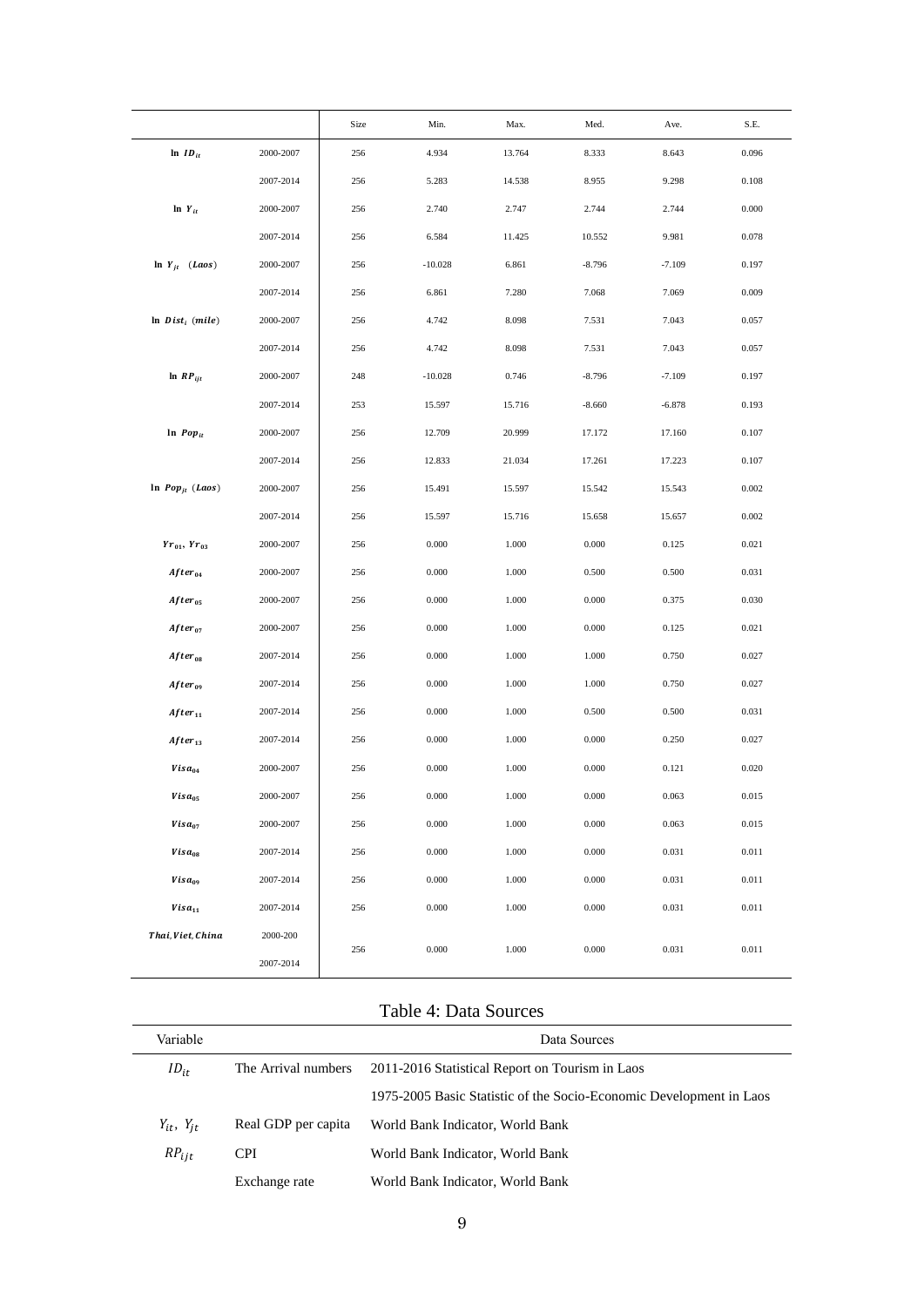#### Table 5: List of 32 Origin Countries

Brunei, Indonesia, Cambodia, Malaysia, Philippine, Singapore, Thailand, Vietnam, Australia, China, India, Japan, Republic of Korea, New Zealand, Austria, Belgium, Denmark, Finland, France, German, Greece, Italy, Netherlands, Norway, Russia, Spain, Sweden, Switzerland, United Kingdom, Canada, United States, Israel

Table 3 shows the basic descriptive statistics of each variable, Table 4 presents the data sources, and Table 5 describes the 32 origin countries. This investigation does not include Myanmar in the sample although the number of tourists from Myanmar is expected to increase because the military regime ended in 2011 and a new friendship bridge was built between Laos and Myanmar in 2015 (Ministry of Planning and Investment of Laos, 2017, July 4). Nevertheless, the reason we exclude Myanmar from the sample is that the country changed from the multiple exchange rate to the controlled floating exchange rate in 2012, making it difficult to calculate the value in expression (2).

#### **Results of estimation**

Table 6 demonstrates the result of each model. In the estimation with the panel data, we have to determine the best among three models: fixed effect, random effect, and pool models. Hence, this investigation chooses the best model by the Breusch-Pagan test (random effect model vs. pool model) and the Wu-Hausman test (random effect model vs. fixed effect model). First, the Breusch-Pagan test indicates that the random effect model is more appropriate than the pool model. Second, we attempt Wu-Hausman test. However, the result of the Wu-Hausman test shows that the probability is 1.00 because the cross section test variance is invalid and the Wu-Hausman statistics are set to zero<sup>2</sup>. Thus, this paper shows the result of both random effect (RE) model and fixed effect (FE) model. Additionally, this study also adopts first-order difference (FD) model which removes the time-invariant effects as well as fixed effect model though the sample size of the first difference model is smaller than the other models. As seen in the table 6, three models demonstrate mostly similar estimations although the result with the first-order difference (FD) model has some insignificant estimators than other models due to smaller sample size.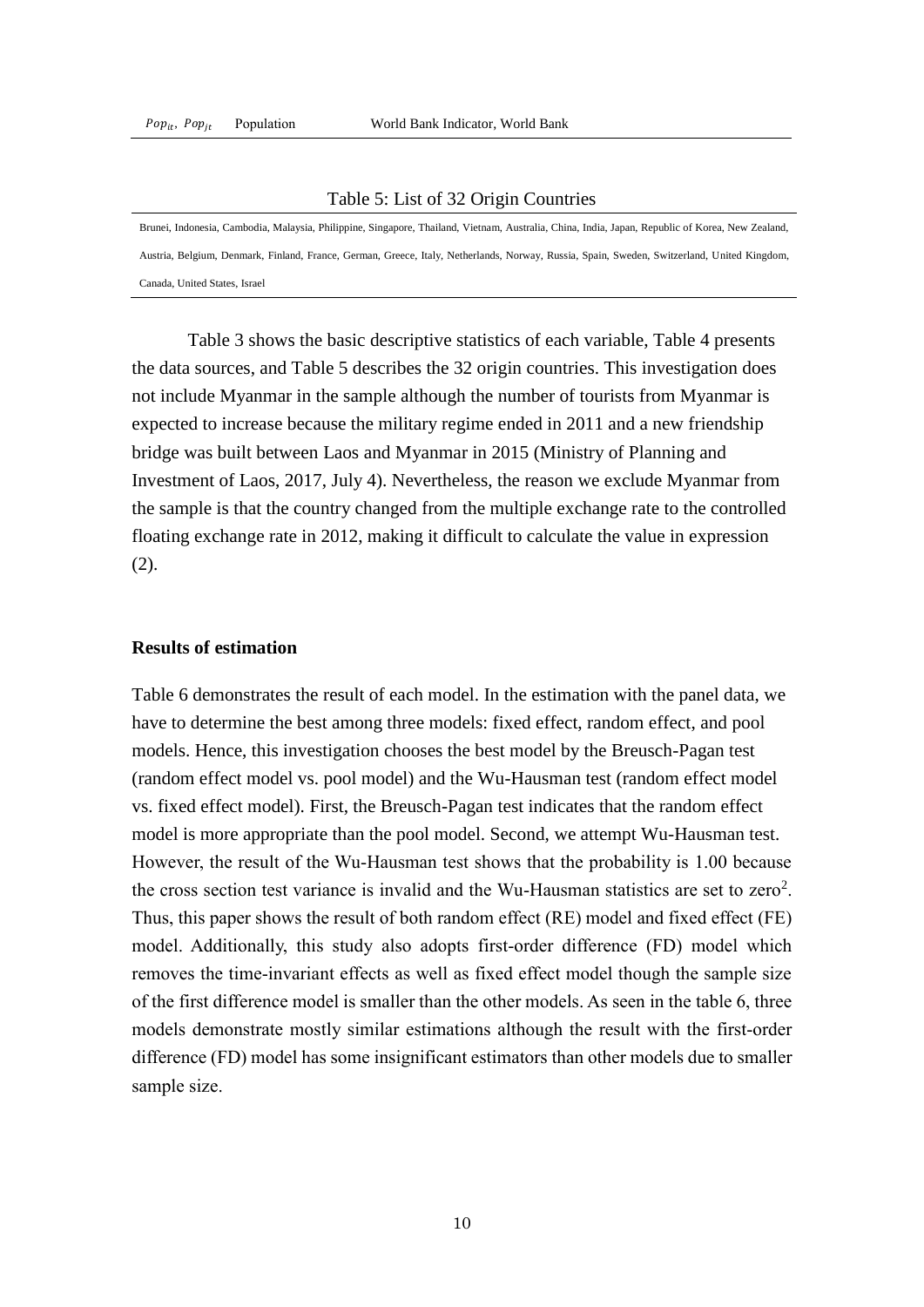|                                    | 2000-2007        |                  |                  | 2007-2014           |                     |                     |  |
|------------------------------------|------------------|------------------|------------------|---------------------|---------------------|---------------------|--|
| Main Variables                     | RE               | FE               | FD               | RE                  | FE                  | FD                  |  |
|                                    | Model 1          | Model 2          | Model 3          | Model 4             | Model 5             | Model 6             |  |
| С                                  | 165.96* (99.77)  | 180.54 (110.61)  |                  | 1099.55*** (305.12) | 1056.27*** (354.59) |                     |  |
| $ln Y_{it}$                        | $0.77**$ (0.32)  | 0.34(0.93)       | 0.47(0.73)       | $1.38***(0.25)$     | $1.98***(0.51)$     | $2.07***(0.39)$     |  |
| $ln Y_{jt}$ (Laos)                 | $4.25**$ (2.01)  | 4.96** (2.42)    | $4.31**$ (2.18)  | $24.45***(6.19)$    | 23.19*** (7.29)     | $18.40***$ (3.79)   |  |
| $\ln$ Dist <sub>i</sub> (mile)     | $-1.48**$ (0.60) |                  |                  | $-2.06***(0.60)$    |                     |                     |  |
| $ln$ $RP_{ijt}$                    | $-0.13***(0.02)$ | $-0.14***(0.03)$ | $-0.09***(0.00)$ | $-0.12(0.09)$       | 0.01(0.54)          | $-0.06(0.26)$       |  |
| $ln$ <i>Pop<sub>it</sub></i>       | $0.61***(0.19)$  | 0.57(2.60)       | 0.03(1.80)       | $0.84***(0.17)$     | $-1.57(2.51)$       | $-1.80(1.57)$       |  |
| $ln Pop_{jt} (Laos)$               | $-12.52*(7.19)$  | $-14.10*(8.14)$  | $-11.63(7.70)$   | $-81.62*(22.25)$    | $-76.87***$ (25.34) | $-59.29***$ (12.96) |  |
| $Visa_{04} \times After_{04}$      | $0.28**$ (0.13)  | $0.286*(0.15)$   | 0.29(0.19)       |                     |                     |                     |  |
| $Visa_{05} \times After_{05}$      | $-0.17(0.48)$    | $-0.17(0.54)$    | 0.05(0.15)       |                     |                     |                     |  |
| $Visa_{07} \times After_{07}$      | $-0.02(0.10)$    | 0.02(0.11)       | $0.17***(0.03)$  |                     |                     |                     |  |
| $Visa_{08} \times After_{08}$      |                  |                  |                  | $0.74**$ (0.05)     | $0.63***(0.12)$     | $0.17***(0.07)$     |  |
| $Visa_{09} \times After_{09}$      |                  |                  |                  | $0.13**$ (0.04)     | $0.18***(0.05)$     | 0.05(0.04)          |  |
| $Visa_{11} \times After_{11}$      |                  |                  |                  | $-0.18***(0.05)$    | $-0.14**$ (0.06)    | 0.02(0.03)          |  |
| Thai $\times$ After <sub>07</sub>  | $0.51***(0.05)$  | $0.54***(0.08)$  | $0.35***(0.03)$  |                     |                     |                     |  |
| Viet $\times$ After <sub>07</sub>  | $0.200***(0.04)$ | $0.19***(0.07)$  | $0.08***(0.028)$ |                     |                     |                     |  |
| Thai $\times$ After <sub>11</sub>  |                  |                  |                  | $0.18***(0.05)$     | $0.144*(0.08)$      | $0.11***(0.03)$     |  |
| Thai $\times$ After <sub>13</sub>  |                  |                  |                  | $0.18***(0.04)$     | $0.17**$ (0.06)     | $0.09**$ (0.03)     |  |
| China $\times$ After <sub>13</sub> |                  |                  |                  | $0.20***(0.05)$     | 0.17(0.11)          | $-0.02(0.04)$       |  |
| $Yr_{01}$                          | $-0.14***(0.03)$ | $-0.14***(0.03)$ | $-0.14***(0.03)$ |                     |                     |                     |  |
| $Yr_{03}$                          | $-0.23***(0.05)$ | $-0.23***(0.05)$ | $-0.23***(0.05)$ |                     |                     |                     |  |
| Thai                               | $2.19**$ (0.94)  |                  |                  | $2.92***(0.95)$     |                     |                     |  |
| Viet                               | $0.89***(0.24)$  |                  |                  |                     |                     |                     |  |
| China                              |                  |                  |                  | 0.50(0.70)          |                     |                     |  |
| $After_t$                          |                  |                  |                  | Yes                 |                     |                     |  |
| Visa <sub>i</sub>                  | Yes              |                  | ÷,               | Yes                 |                     |                     |  |
| Sample Size                        | 248              |                  | 217              | 253                 |                     |                     |  |
| Adjusted R squared                 | 0.571            | 0.98             | 0.40             | 0.667               | 0.99                | 0.31                |  |

## Table 6: Estimates of Gravity Models

\* The level of statistical significance: \*\*\*1%, \*\*5%, \*10%. The numbers in parentheses are robust standard errors.

The coefficients of  $Y_{it}$ ,  $Y_{jt}$ , and  $Dist_i$  are consistent with the hypothesis assumed in the gravity model except of  $Y_{it}$  for 2000-2007. As mentioned above, their results demonstrate that the income level in an origin country  $(Y_{it})$  promotes the travel to Laos as a push factor, the real GDP per capita in Laos  $(Y_{it})$  represented as the quality of the destination encourages the flow from foreign countries as the pull factor. On the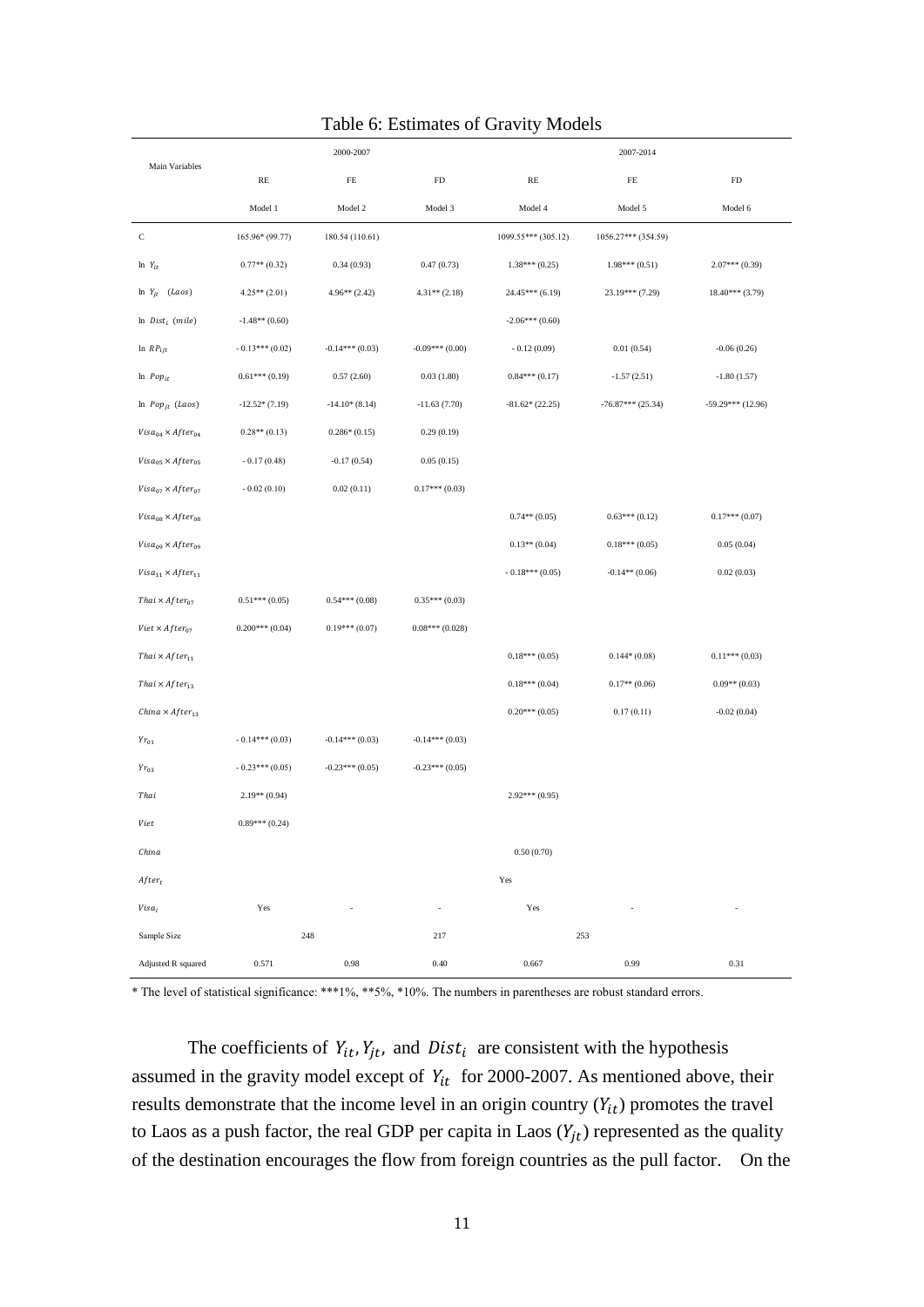contrary, the income level in an origin country doesn't effect on the demand much for 2000-2007 in that the coefficient of  $Y_{it}$  is not large on RE model and not significant on FE model and FD model. This result is similar with prior studies. Moreover, the distance between two countries reduces the inbound demand as the travel expenditure.

 $RP_{iit}$  negatively influences the flow from origin countries as the other travel cost in three models for 2000–2007. In our estimators,  $RP_{lit}$  slightly reduced the number of tourists during 2000–2007 with statistical significance. On the other hand, it did not show statistical significance during 2007-2014. This indicates that  $RP_{ijt}$  does not influence much the determinant of foreign tourists. The efficiency of  $RP_{lit}$  in the result estimated by Phakdisoth and Kim (2007) is also not large (-0.072  $\sim$  -0.087). According to Phakdisoth and Kim (2007), because prices for goods or services and accommodation in the less developed country are cheaper and the travel expenditure is not very expensive, foreign tourists do not respond sensitively to the change in  $RP_{\text{fit}}$ .

The coefficient of  $Pop_{it}$  is not statistically significant in FE model and FD model, and that of  $Pop_{it}$  significantly negative in most models. The signs of their efficiencies in our results are similar to those by Lorde et al. (2015). As Lorde et al. (2015) mention, countries with a small population experience physical and financial constraints, so that many resources may not be invested into the tourism sector. On the other hand, as Lorde et al. (2015) do not interpret the sign of  $Pop_{it}$ , the negative sign of  $Pop_{it}$  is against some previous studies mentioned above. One interpretation regarding the result is that the population growth in origin countries can increase the potential inbound tourists in Laos.

The disturbance of SARS in 2003 significantly decreased 0.235% of the inbound tourists compared with other years. Phakdisoth and Kim (2007) also show similar results ( $-0.678 \sim -0.567$ ) despite their usage of different time series data.

In following paragraphs, we will investigate results of the tourism policy. First, we consider the results of the visa easing policy. The visa easing for Cambodia, Malaysia, Singapore, Thailand, and Vietnam in 2004 significantly increased the inbound demand. In addition, the permission for the visa restriction for the Republic of Korea in 2008 and for Switzerland and Myanmar in 2009 positively increased the number of flows from foreign countries. However, the visa easing in 2005 and 2007 was not significant. The visa easing for Indonesia in 2011 had a significantly negative effect against the hypothesis, which may be related to the European financial crisis after 2011.

Secondly, we demonstrate the influence of constructing the friendship bridges on tourism demand from neighboring three countries, Thailand, Vietnam and China. the coefficients of Thailand  $\times$  AFTER<sub>07</sub>, Thailand  $\times$  AFTER<sub>13</sub>, Vietnam  $\times$  AFTER<sub>07</sub> are statistically significant and positive. However, we can't clearly conclude that *China*  $\times$  *AFTER*<sub>13</sub> effects on the inbound demand because it is not statistically significant in FE model and FD model. As explained before, the second and fourth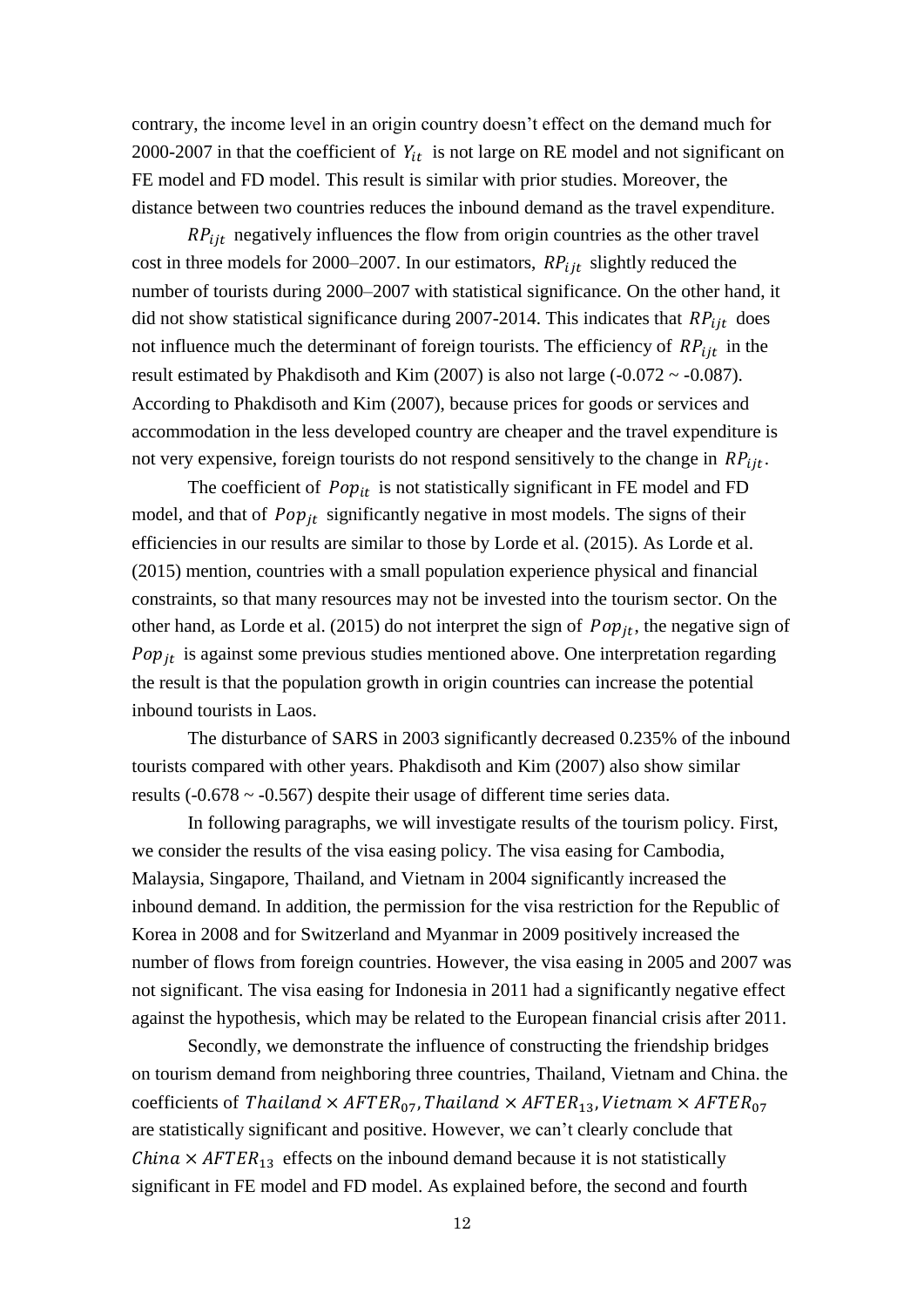friendship bridges are part of the economic corridors. Hence, their results of Thailand  $\times$  AFTER<sub>07</sub>, Thailand  $\times$  AFTER<sub>13</sub>, Vietnam  $\times$  AFTER<sub>07</sub> imply the economic effect of the economic corridor project on the tourism sector in Laos. Their results show that the construction of the four bridges to connect Laos with Thailand contributes to the increase of foreign tourists from Thailand and Vietnam also has a positive impact on the growth of tourism.

Thirdly, the registration of the UNESCO World Heritage Sites in Laos in 2001 could not encourage the inbound demand, possibly because the global economy slowed down during that time. Alternatively, one of the other reasons may have a difficulty to access these heritage sites from the center city in Champasak province. Also, this Heritage has a rivalry to other UNESCO World Cultural Heritage Sites in neighboring countries, such as "Angkor Wat" in Cambodia, "Hoi An Ancient town" in Vietnam, and the "Ban Chiang Archaeological Site" in Thailand. Actually, the market share of tourists in Champasak province are occupied with those of Thailand (almost 75% in 2014) through three entry points (Vang Tao and Nong Nok Khain are the entry points on the land route, and the Pakse international airport). Thus, Thai tourists may not be much interested in this heritage site because the cultural and historical aspects between the two countries are similar.

## **Discussion**

Taking the result of the panel data regression into account, this section discusses the initiatives required for the long-term tourism growth in Laos. Wherever the research in the tourism and hospitality fields discusses the long-term growth in the tourism sector, the "tourist area life cycle" hypothesis by Butler (1980) is usually referred to. According to this hypothesis, the growth in the tourists' number has progressed like an S-shaped curve over time, as shown in Figure 3. First, the rate of growth proceeds slowly, and then increases rapidly. Eventually, the number of tourists becomes stable and then subsequently declines as it exceeds the carrying capacity in the tourism sites. This carrying capacity depends on several factors: environmental (e.g., water quality, air quality, landscape), physical (e.g., transportation, accommodation, other public service), and social (e.g., crowding, discontent of the local community) (Butler, 1980).

Laos's tourism may complete the development stage, referring to Figure 1, due to the reduction of tourists in 2016, although we do not have accurate information on whether the number in 2016 is accidental or not. As follows below, we suggest three challenges that Laos's government and the related administration should address so that the growth rate of tourist numbers can reach the rejuvenation path (A or B), and not the path of decline (C, D, or E), after the stagnation stage.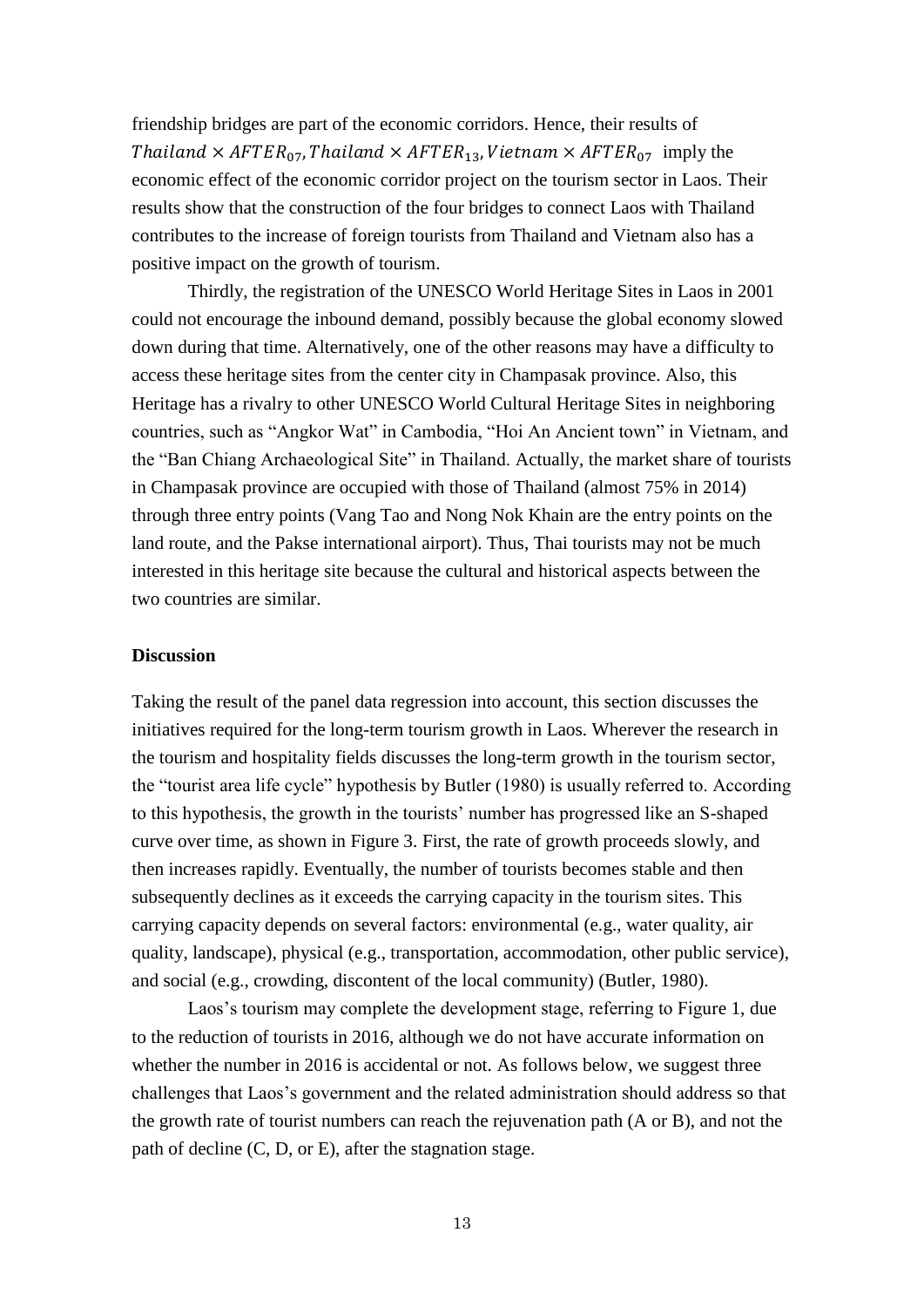

#### Figure 3: A Tourist Area Cycle and Evolution

Sources: Author's own construction based on Butler (1980, p. 7, Figure 1)

First, it is necessary to allocate the benefit from the economic growth to the tourism sector and the related sectors for tourism growth in the future. As shown in the former section regarding results of estimation, while the income level in Laos positively influences the inbound demand, the population growth in the country decreases the number of foreign tourists. This is because small countries like Laos experience physical and financial constraints as the population grows. Laos has to address this challenge that the number of inbound tourists is somehow developed under the constraint of population growth.

The first strategy could be to increase the skilled human resources in the tourism sector because there are insufficient workers and experts in Laos's tourism sector (Valentin & Schilcher, 2017). Moreover, Laos needs to improve the quality of the tourism sector for long-term development. To enhance the quality of the tourism sector in Laos, initiatives should be taken to invest in other sectors such as education and medicine, to conserve natural resources in the ecotourism sites, and to develop sustainably the regional economy in the tourism site and corroborate with the local residents there. The construction of transportation for economic development, without considering the sustainability in rural areas, could damage the natural environment and decrease the rural economic growth while the urban economy grows. In order to avoid such developments, the transportation project in GMS should aim for not only an "Economic Corridor" but also a "Green Economic Corridor" for sustainable development. In this context, it is important to promote "alternative tourism" such as ecotourism, cultural tourism, community-based ecotourism, and pro-poor tourism<sup>3</sup>, and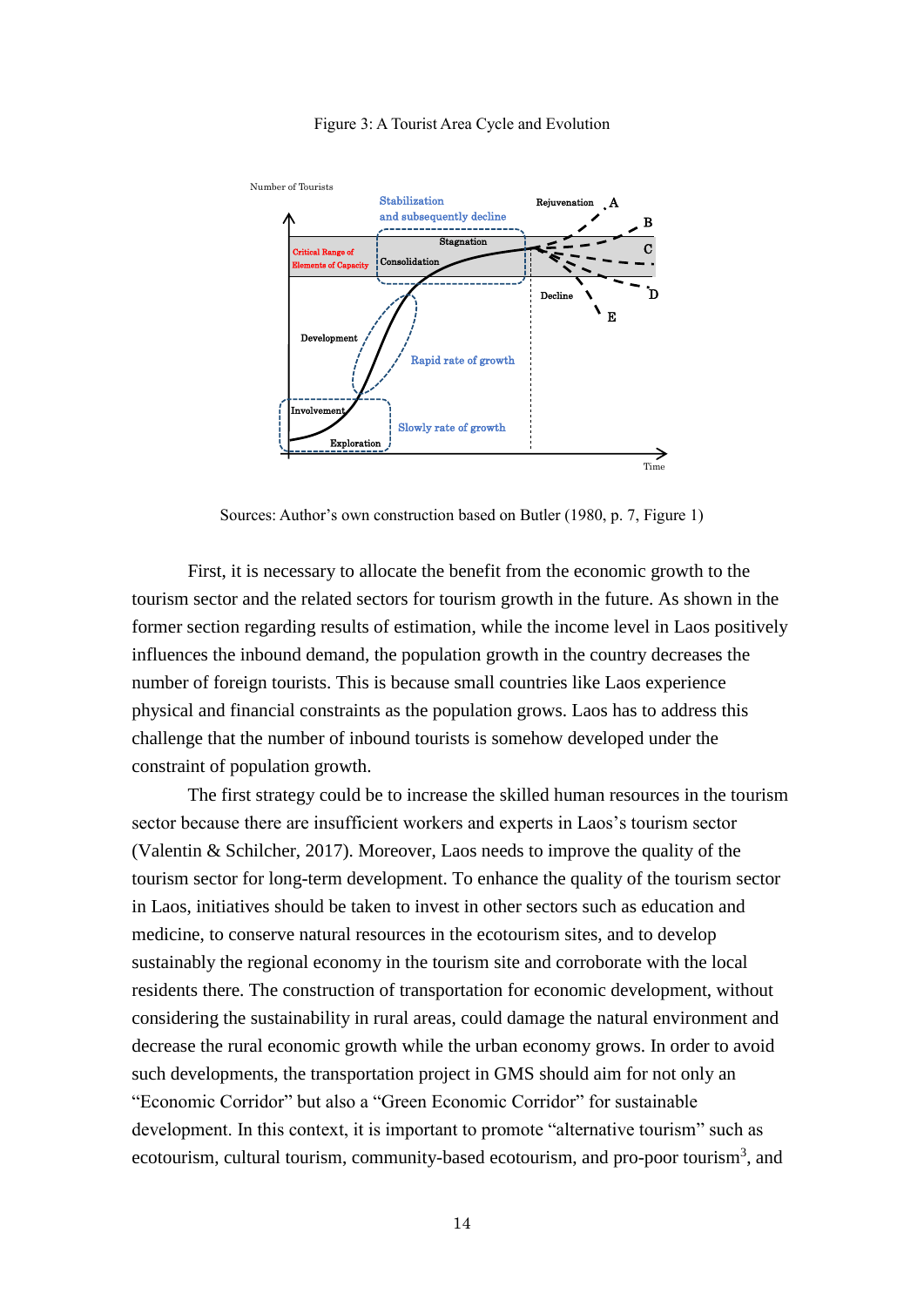to enforce the governance of the local administration against unsustainable developments such as overexploitation, illegal logging, hunting, and corruption.

Second, to increase the number of tourists, Laos's government needs to cooperate with neighboring countries and invest in transport infrastructure to connect to these countries based on the results of the friendship bridge and the visa-permission policy. In addition, Laos's government should develop new tourism resources near the entry points and along the economic corridors to avoid any negative influence on the regional subsistence and the natural environment.

In addition, Laos should take initiatives to cooperate and collaborate with other ASEAN countries. The visa easing had a significantly positive effect on six ASEAN member countries (Cambodia, Malaysia, Singapore, Thailand, Vietnam, and Myanmar), but not on three countries (Philippines, Brunei, and Indonesia). Therefore, Laos's government needs to not only absorb more the inbound demand of the former six countries but also develop another strategy for the latter three countries and release the visa restriction for other countries that have not eased it as yet.

Third, Laos is bound to develop another tourism strategy to benefit from the UNESCO World Heritage Site in Champasak, although the registration of "Vat Phou and Associated Ancient Settlements within the Champasak Cultural Landscape" as a UNESCO World Heritage Site in 2001 does not noticeably increase the number of foreign travelers compared with that in other years. As indicated in the section regarding results of estimation, this may be related to the economic crisis, the competition with neighboring UNESCO World Heritage Sites, or the few incentives for Thai travelers who represent the maximum share in Champasak. Thus, the tourism sector in Laos needs to devise other strategies such as a marketing strategy for Western foreign countries, and a differentiation strategy for distinction from nearby cultural heritage sites.

## **Conclusion**

This paper examines the determinants of the inbound demand in Laos with the gravity model, considering three interventions for tourism development: (1) visa easing, (2) development of economic corridors within GMS, and (3) the registration of UNESCO World Heritage Sites in 2001.

Our results can help discover the floating of the number of tourists from Cambodia, Malaysia, Singapore, Thailand, Vietnam, and Myanmar after permitting visa regulations, although we cannot find those from Philippines, Brunei, and Indonesia. In addition, the construction of four friendship bridges between Laos and Thailand encourages the inbound demand from not only Thailand but also Vietnam and China. Because their bridge is located at key points in the East-West and South-North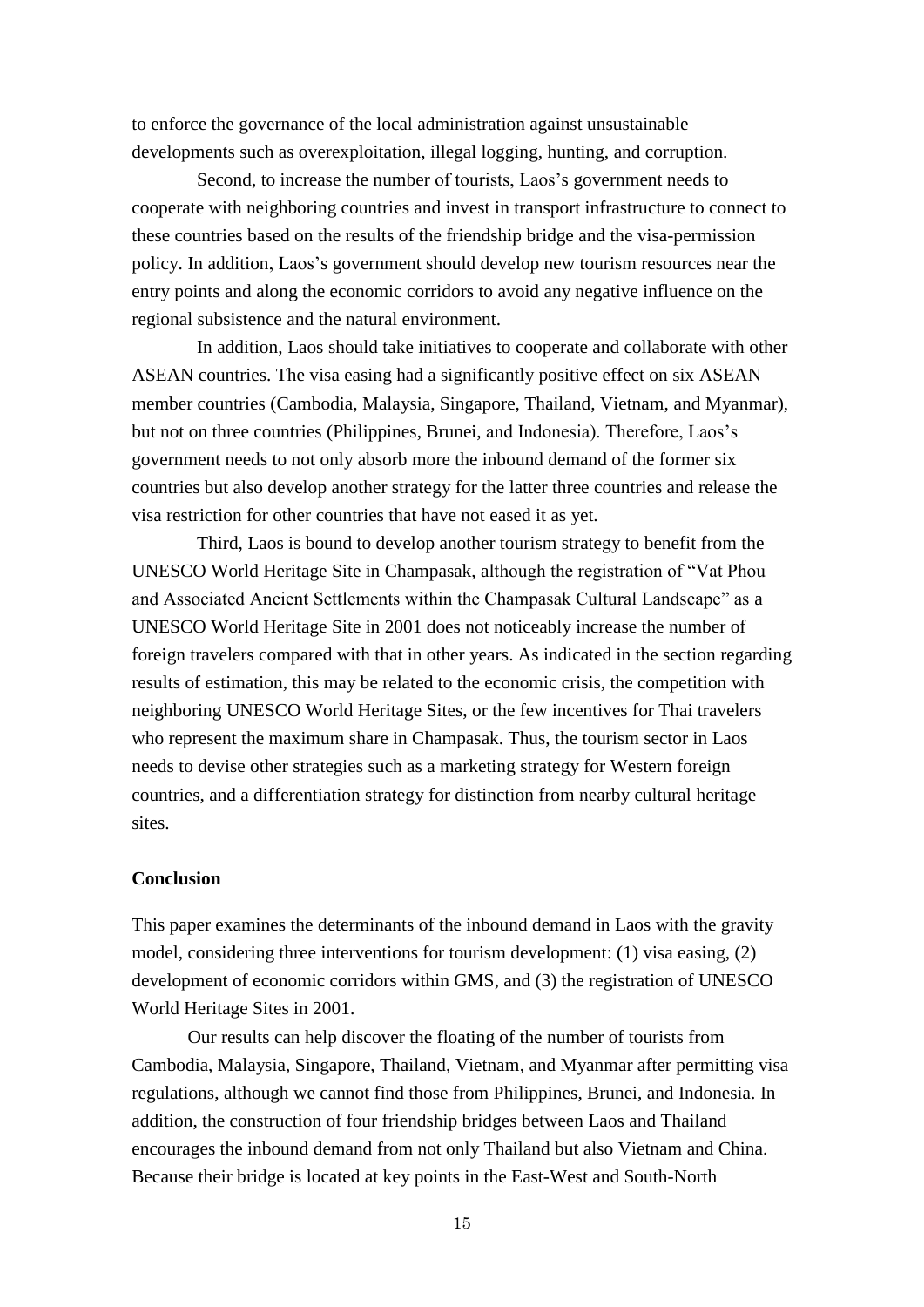Economic Corridors, their estimated results can be interpreted as the effect of their economic corridors on the tourism sector in Laos. However, we cannot confirm that the registration of the UNESCO World Heritage Site in 2001 positively influences the demand of foreign tourists.

Based on the results, this research suggests three actions required for long-term growth in the tourism sector, considering the "tourist area life cycle" hypothesis of Butler (1980). First, Laos should allocate the profits from economic growth for the sustainable development of the tourism sector. Second, Laos should necessarily cooperate with neighbor countries and ASEAN countries for tourism development. Third, Laos should develop another marketing strategy for promoting the UNESCO World Heritage site in the Champasak province.

The study has some limitations as well. This research analyzes the inbound demand at only the whole country (macro) level. We have yet to examine the inbound demand with the regional data to evaluate the tourism policy in detail. Laos has many entry points, 31 points on land routes and four international airports, as of 2016 (Tourism Development Department, 2016). Indeed, each province has some heterogeneous characteristics at the provincial (micro) level (e.g., natural environment, geography, culture, ethnic group, food). Future research could estimate the panel data regression at the provincial level and analyze the destination marketing strategy of each province for inbound tourism.

Acknowledgment: we highly appreciate the financial support from the JSPS KAKENHI Grant Number JP16K16666 and Editage [\(www.editage.jp\)](http://www.editage.jp/) for English language editing.

1. We have the other reason to divide time series data into two terms. Actually, we attempt to estimate the panel data with the random model. However, E-views 9.5 shows the result that random effects estimation requires more number of cross sections than number of coefficients for between estimator for estimate of RE innovation variance. Therefore, this investigation deals with this problem by separating time series data.

<sup>\*</sup> The author belongs to Institute of Economic Research Chuo University (IERCU) as a visiting researcher, and reported this paper in the public seminar hold by IERCU at 14 October, 2017.

<sup>2.</sup> This may be due to the introduction of many dummy variables into the estimation.

<sup>3.</sup> There are some researches regarding "alternative tourism" in Laos at the regional or village level. For example, refer to Travers (2007) about ecotourism; Khlaikaew (2015), Roverts (2015), Sosamphanh et al. (2013) about cultural tourism; Suntikul et al. (2009) about pro-poor tourism; and Douangphosy et al. (2015) about community-based tourism.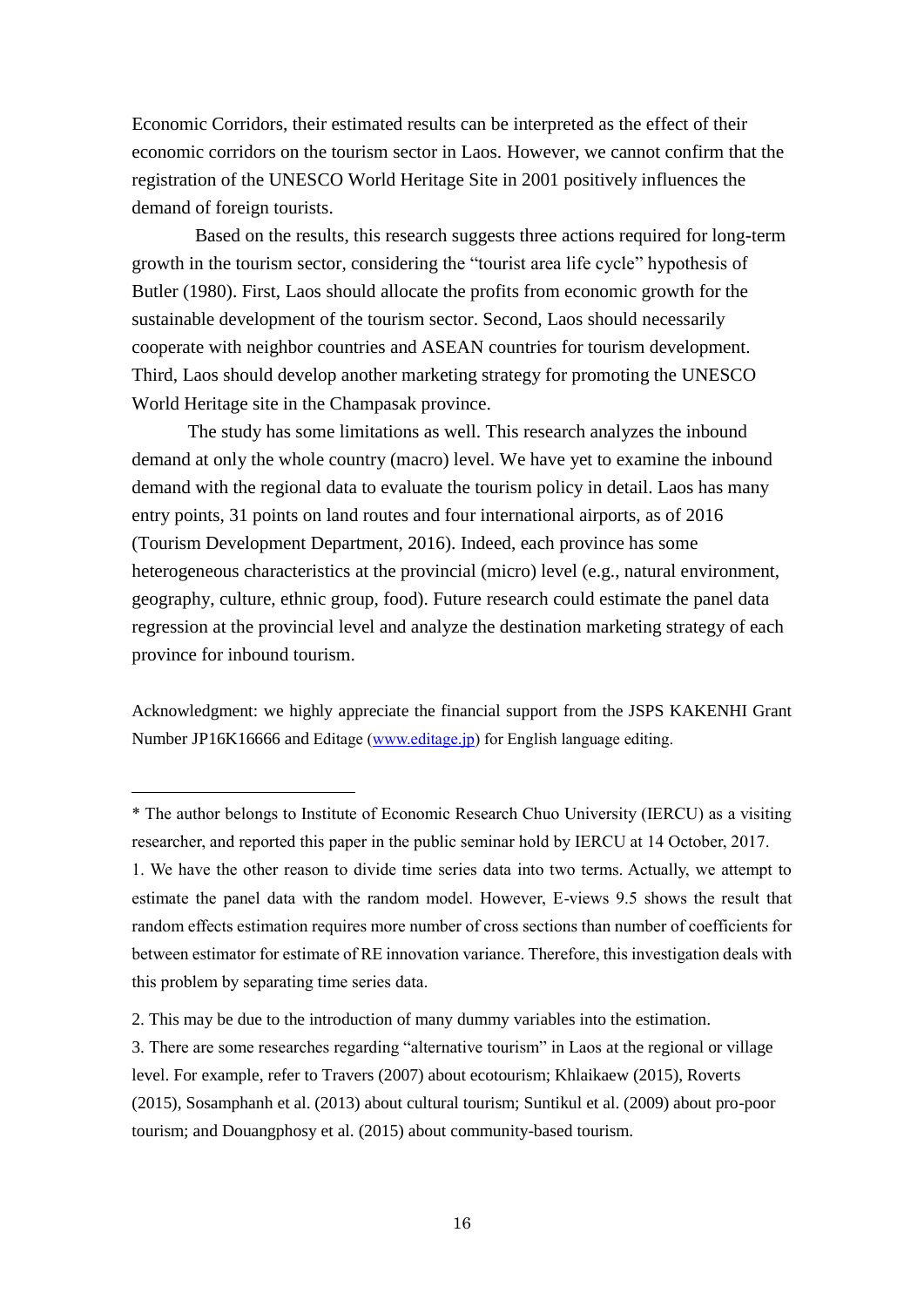References:

- ・ ASEAN Secretariat News (2013, May 22). Lao PDR Awarded World's Best Tourist Destination. Retrieved from [http://asean.org/lao-pdr-awarded-world-s-best-tourist](http://asean.org/lao-pdr-awarded-world-s-best-tourist-destination/)[destination/](http://asean.org/lao-pdr-awarded-world-s-best-tourist-destination/).
- ・ Brunner, H. P. (2013). *What's economic corridor development and what can it achieve in Asia's subregion* (ADB Working Paper Series on Regional Economic Integration No. 177). Retrieved from [https://www.econstor.eu/bitstream/10419/109610/1/wp-117.pdf.](https://www.econstor.eu/bitstream/10419/109610/1/wp-117.pdf)
- ・ Butler, R. W. (1980). The concept of a tourist area cycle and evolution: Implications for management of resources. *Canadian Geographer, 24*(1), 5–12.
- ・ Culiuc, A. (2014). *Determinants of international tourism* (IMF Working Paper No. 82). Retrieved from [https://www.imf.org/external/pubs/ft/wp/2014/wp1482.pdf.](https://www.imf.org/external/pubs/ft/wp/2014/wp1482.pdf)
- ・ Douangphosy, B., Han C. H. & Ping, C. K. (2015). Community-Based Ecotourism for Assessment Potential and Planning at Phou Khao Khouay National Protected Area, Lao PDR. *International Journal of Sciences*, *4* (3), 1–8.
- ・ Fujimura, M. (2016). Evaluating impacts of economic corridors in GMS: Three different approaches. *Institute of Economic Research Aoyama Gakuin University Economic Review, 8*, 39–55.
- ・ Greene, W. H. (2003). *Econometrics analysis* (5th ed.). Englewood Cliffs, NJ: Prentice Hall.
- ・ Hanafiash, M. H., & Harun, M. F. (2010). Tourism demand in Malaysia: A cross-sectional pool time series analysis. *International Journal of Trade, Economics and Finance, 1*(1), 80–83.
- ・ Harrison, D., & Schipani, S. (2009). Tourism in the Lao People's Democratic Republic. In M. Hitchook, V. T. King, & M. Parnwell (Eds.), *Tourism in Southeast Asia: Challenges and new direction*. Copenhagen: Nordic Institute of Asian Studies.
- JETRO. (2015). 3rd survey on Mekong business needs and strategies in Mekong sub-reg ion. Retrieved from [https://www.jetro.go.jp/ext\\_images/\\_Reports/01/35a75139ecbb44ac/2015](https://www.jetro.go.jp/ext_images/_Reports/01/35a75139ecbb44ac/20150086_presentation.pdf) [0086\\_presentation.pdf.](https://www.jetro.go.jp/ext_images/_Reports/01/35a75139ecbb44ac/20150086_presentation.pdf)
- Khalaikaew, K. (2015). The cultural tourism management under context of world heritage sites: Stakeholder's opinions between Luang Prabang communities, Laos and Muang-kao communities, Sukhothai, Thailand. *Procedia Economic and Finance, 23*, 1286–1295.
- ・ Lee, D. (2007, December 9). The 53 places to go in 2008, *New York Times*. Retrieved from [http://www.nytimes.com/ref/travel/20071209\\_WHERE\\_GRAPHIC.html.](http://www.nytimes.com/ref/travel/20071209_WHERE_GRAPHIC.html)
- Lorde, T., Li, G. & Airey, D. (2016). Modeling Caribbean tourism demand: An augmented gravity approach. *Journal of Travel Research*, *55*(7), 1–11.
- Massidda, C., & Etzo, I. (2012). The determinants of Italian domestic tourism: A panel data analysis. *Tourism Management, 33*, 603–610.
- Ministry of Planning and Investment of Laos. (2017, July 4). The Friendship Bridge between Laos and Myanmar is officially opened. Retrieved from [http://www.investlaos.gov.la/index.php/news-and-events/item/9-the-friendship-bridge-between](http://www.investlaos.gov.la/index.php/news-and-events/item/9-the-friendship-bridge-between-laos-and-myanmar-is-officially-opened)[laos-and-myanmar-is-officially-opened.](http://www.investlaos.gov.la/index.php/news-and-events/item/9-the-friendship-bridge-between-laos-and-myanmar-is-officially-opened)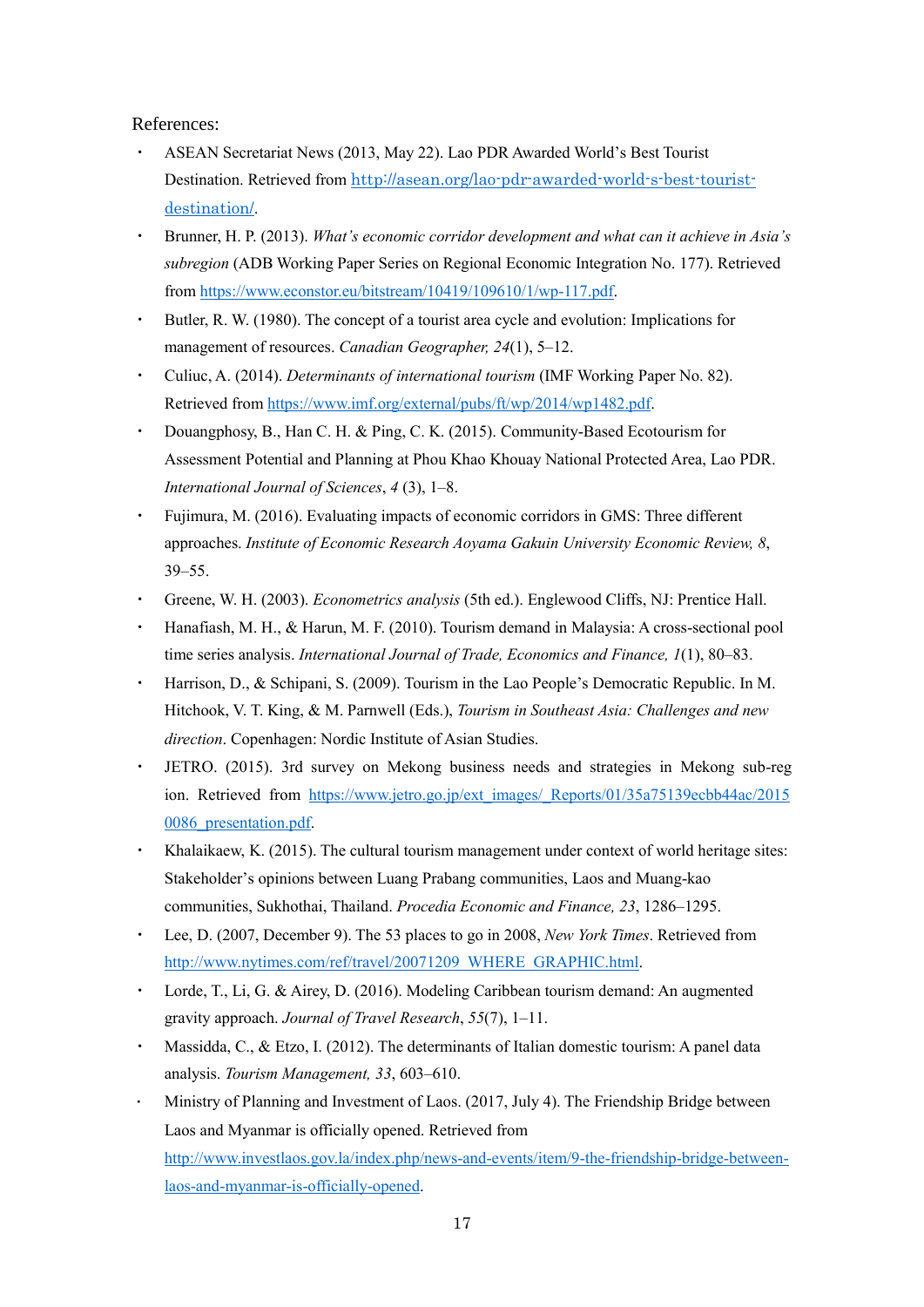- Morley, C., Rossello, J., & Santana-Gallego, M. (2014). Gravity models for tourism demand: Theory and use. *Annals of Tourism Research, 48*, 1–10.
- ・ National Statistics Centre. (2006). *1975–2005 Basic statistic of the socio-economic development in Laos*. Vientiane: National Statistics Centre.
- ・ Nonthapot, S. (2016). Mediation between tourism contribution and economic growth in the Greater Mekong Subregion. *Asia Pacific Tourism Research, 21*(2), 157–171.
- Nonthapot, S., & Lean, H. H. (2013). Demand of Thai tourists to Lao PDR: An ARDL approach. *Asian Journal of Empirical Research, 3*(3), 279–285.
- Phakdisoth, L., & Kim, D. (2007). The determinants of inbound tourism in Laos. *ASEAN Economic Bulletin*, *24*(2), 225–237.
- ・ Roverts, N. (2015). The cultural and natural heritage of caves in the Lao PDR: Prospects and challenges related to their use, management and conservation. *The Journal of Lao Studies*, (1), 113–139.
- Sosamphanh, B., Yongvanit, S., & Apichatvullop, Y. (2013). Cultural landscape of the urban community of Vang Vieng in the context of tourism. *The Journal of Lao Studies, 4*(1), 87–99.
- ・ Souliyong, S. (2017, February 11). Tour operators suggest activities for 2018 Visit Laos Year. *Vientiane Times*. Retrieved from [http://www.vientianetimes.org.la/FreeContent/FreeConten\\_Tour\\_35.htm.](http://www.vientianetimes.org.la/FreeContent/FreeConten_Tour_35.htm)
- Suntikul, W., Bauer, T., & Song, H. (2009). Pro-poor tourism journal of tourism research. Asia *Pacific Journal of Tourism Research, 14*(2), 153–168.
- ・ Susan, S., & Anna, S. (2010). *Transport infrastructure and trade facilitation in the Greater Mekong Subregion* (ADBI Working Paper series No. 130). Retrieved from [https://www.adb.org/sites/default/files/publication/155985/adbi-wp130.pdf.](https://www.adb.org/sites/default/files/publication/155985/adbi-wp130.pdf)
- ・ Tourism Development Department (2012). 2011 Statistical report on tourism in Laos. Retrieved from [http://www.tourismlaos.org/files/files/2011%20Statistics%20Report%20\(English\).pdf.](http://www.tourismlaos.org/files/files/2011%20Statistics%20Report%20(English).pdf)
- ・ Tourism Development Department (2013). 2012 Statistical report on tourism in Laos. Retrieved from

[http://www.tourismlaos.org/files/files/2012%20Statistical%20Report%20on%20Tourism%20in](http://www.tourismlaos.org/files/files/2012%20Statistical%20Report%20on%20Tourism%20in%20English%20Version.pdf) [%20English%20Version.pdf.](http://www.tourismlaos.org/files/files/2012%20Statistical%20Report%20on%20Tourism%20in%20English%20Version.pdf)

・ Tourism Development Department (2014). 2013 Statistical report on tourism in Laos. Retrieved from

[http://www.tourismlaos.org/files/files/2013%20Statistical%20Report%20on%20Tourism%20in](http://www.tourismlaos.org/files/files/2013%20Statistical%20Report%20on%20Tourism%20in%20English.pdf) [%20English.pdf.](http://www.tourismlaos.org/files/files/2013%20Statistical%20Report%20on%20Tourism%20in%20English.pdf)

Tourism Development Department (2015). 2014 Statistical report on tourism in Laos. Retrieved from

[http://www.tourismlaos.org/files/files/2014%20Statistical%20Report%20on%20Tourism%20in](http://www.tourismlaos.org/files/files/2014%20Statistical%20Report%20on%20Tourism%20in%20English%20Version.pdf) [%20English%20Version.pdf.](http://www.tourismlaos.org/files/files/2014%20Statistical%20Report%20on%20Tourism%20in%20English%20Version.pdf)

・ Tourism Development Department (2016). 2015 Statistical report on tourism in Laos. Retrieved from